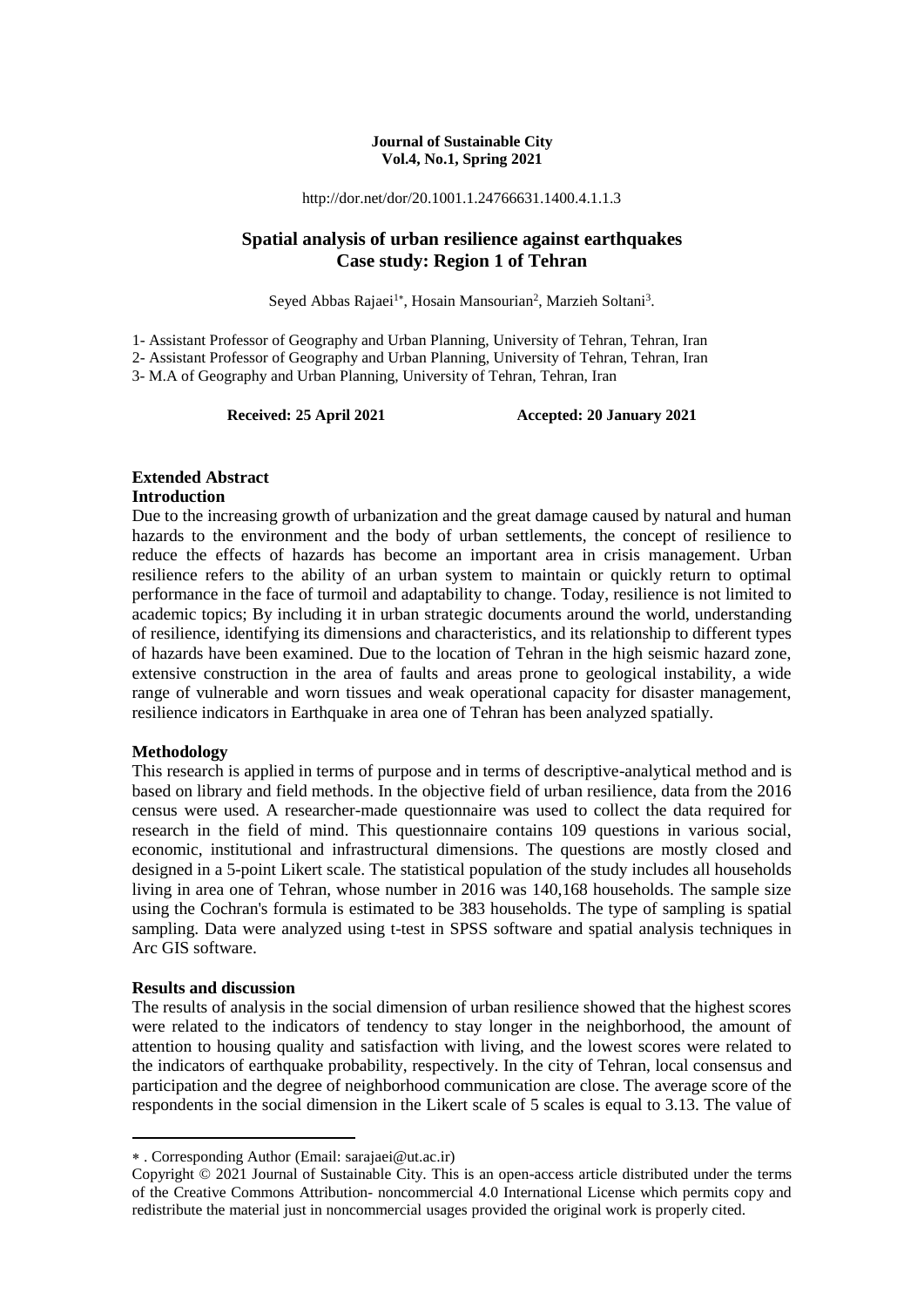T-statistic for the social dimension of urban resilience is -5.598. Therefore, according to the results of T-test, it can be stated with 99% confidence that region one of Tehran based on urban resilience indicators in a social dimension has a good situation. In the institutional dimension of urban resilience, indicators of residents' satisfaction with firefighting performance, trust in laws to maintain order and residents' satisfaction with emergency performance with the highest score and indicators of efficiency and readiness of council and municipality, the amount of residents' demands to officials And the rate of application of opinions and participation of residents have the lowest score. The average scores of the respondents in the social dimension in the 5-point Likert scale are equal to 2.55 and the value of the T statistic for the institutional dimension of urban resilience is equal to 16.31. Therefore, it can be stated with 99% confidence that region one of Tehran city is in an unfavorable situation based on urban resilience indicators in the institutional dimension. In terms of resilience infrastructure, indicators of satisfaction with the quality of mobile phone service, satisfaction with the quality of telecommunication services and satisfaction with the quality of electricity and electrical installations, respectively, have the highest score and indicators of access to the route map and evacuation, access to Temporary accommodation and access to aid agencies have the lowest scores. The average score of the respondents in the infrastructure dimension in the Likert scale of 5 scales is equal to 3.07 and the value of T statistic for the infrastructure dimension of urban resilience is equal to -3.137. Therefore, it can be stated with 99% confidence that region one of Tehran city is relatively suitable in terms of infrastructure in terms of urban resilience.The results of the research in the economic dimension showed that the highest score is related to the indicators of earthquake vulnerable property and the level of neighborhood security and the lowest score is related to the indicators of residents' insurance coverage against earthquake and hope for institutional support, respectively. Mali is on the ground of an earthquake. The average score of the respondents in the economic dimension in the 5-point Likert scale is 1.48 and the value of the T-statistic for the economic dimension of urban resilience is equal to 29.67. Therefore, it can be stated with 99% confidence that region one of Tehran city is in an unfavorable situation based on urban resilience indicators in the economic dimension.

#### **Conclusions**

The results of the four dimensions of resilience show that neighborhoods have different resilience to each other. Also, each of the resilience indicators differs according to different economic, social, institutional and infrastructural conditions and characteristics. The average score in the social dimension is 2.88, which indicates that the neighborhoods of the region are resilient in the social dimension. The average score of the institutional dimension is 3.45, which indicates the dissatisfaction of the residents of the region with the performance of government and local institutions. In the economic dimension, the most important components are the vulnerability of job supply sources, job security, and ownership. The average score on the economic dimension is 3.52, which is a sign of economic vulnerability and is relatively unfavorable in terms of resilience. The average score of the infrastructure dimension is 2.92, which is a sign that the region is becoming more resilient. The quality of buildings in Zone One is in poor condition due to the age of these neighborhoods. Neighborhoods such as Chizar, Darkeh, Darband and Qeytariyeh have more unfavorable conditions than other neighborhoods due to the existence of worn and old buildings. Also, high-rise construction at the neighborhood level causes population density and eliminates open space, which also increases vulnerability and reduces resilience. Spatial analysis combining objective and subjective dimensions was used to identify hot spots in area one. The results showed that the neighborhoods of Darband, Zafaranieh, Mahmoudieh, Araj, Chizar, Rostamabad, Azgol, Golha town, Shahid Mahallati town, Imamzadeh Ghasem and Naft town are in inappropriate conditions of mental and objective dimensions of resilience.

**Keywords:** Resilience, Spatial Sampling, Spatial Analysis, Region One, Tehran City.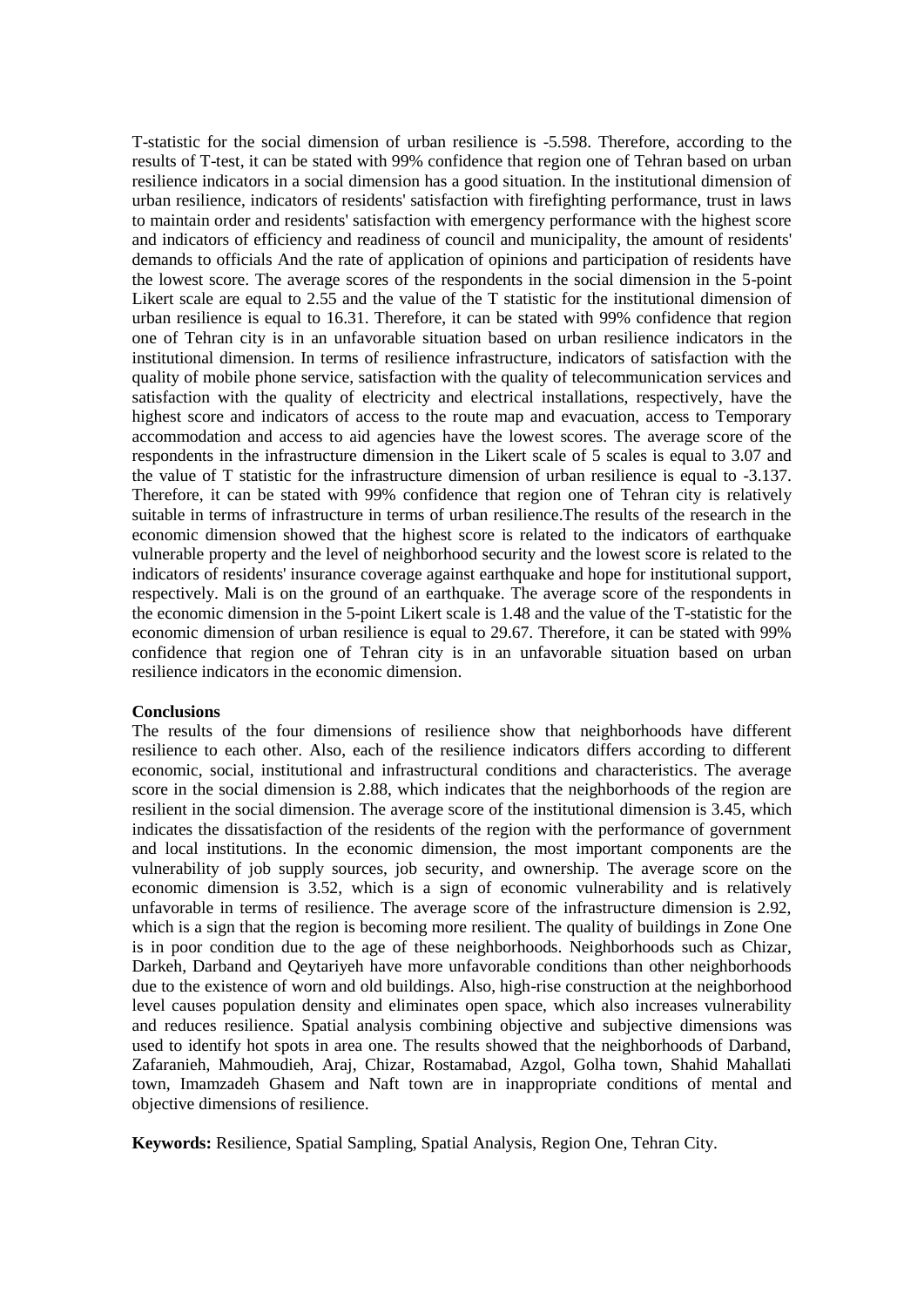## **فصلنامه شهر پایدار، دورۀ ،4 شمارۀ ،1 بهار 1400 صص. 1-13**

http://dor.net/dor/20.1001.1.24766631.1400.4.1.1.3

# **تحلیل فضایی تابآوری شهری در برابر زلزله مطالعه موردی: منطقه یک شهر تهران**

**-** استادیار جغرافیا و برنامهریزی شهری، دانشگاه تهران، تهران، ایران **سید عباس رجایی**<sup>1</sup> **حسین منصوریان -** استادیار جغرافیا و برنامهریزی شهری، دانشگاه تهران، تهران، ایران **مرضیه سلطانی -** کارشناسی ارشد جغرافیا و برنامهریزی شهری، دانشگاه تهران، تهران، ایران

**تاریخ دریافت: 1399/11/01 تاریخ پذیرش: 1400/02/05**

## **چکیده**

ارتقای تابآوری شهری در برابر مخاطرات محیطی، اجتماعی، اقتصادی و سیاسی، توجه محققان و تصمیم گیران را در رشتهها، بخشها و مقیاسهای مختلف به خود جلب کرده است. مناطق شمالی کالنشهر تهـران بـه دلیـل قرارگیری در پهنه خطر لرزهای باال، ساختوساز در حریم گسلها و مناطق مستعد ناپایـداری زمینشـناختی، نبـود برنامه و توانمندی عملیاتی الزم برای مدیریت سوانح در مرحله پاسخ و مقابلـه بـا تبعـات وقـوع سـانحه و وجـود بافتهای آسیبپذیر متعدد، در شرای نامناسبی قرار دارد. هدف اصلی پژوهش حاضر، تحلیـل فضـایی تـابآوری شهری در برابر زلزله در سطح محالت منطقه یک شهر تهران میباشد. برای سنجش تابآوری شهری چهار بعـد اجتماعی، اقتصادی، نهادی و زیرساختی با تلفیق شاخصهای عینی و ذهنی استفادهشده است. جامعه آمـاری ایـن پژوهش، خانوارهای ساکن در محالت مختلف منطقه یک شهر تهران است. برای حصول به اهداف تحقیـق از دو روش اسنادی و میدانی با تأکید بر تکمیل پرسشنامه نزد خانوارهای نمونـه اسـتفاده شـد. بـا اسـتفاده از فرمـول کوکران 383 خانوار بهعنوان نمونـه موردمطالعـه انتخابشـده و بـا اسـتفاده از نمونـهگیری فضـایی، نمونـههای موردمطالعه انتخاب شد. بهمنظور تجزیهوتحلیل دادهها از تکنیک آماری T تکنمونهای در محی نرمافزار SPSS و تحلیلهای فضایی در نرمافزار GIS Arc استفاده شد. نتیجه مطالعه حاضر نشـان داد منطقـه یـک شـهرداری تهران در دو بعد اجتماعی و زیرسـاختی دارای تـابآوری نسـبتاً مناسـب و در دو بعـد نهـادی و اقتصـادی دارای تابآوری نامناسبی میباشد. عالوه بر این، نتایج تحلیل در سـطح محـالت نشـان میدهـد کـه محـالت دربنـد، زعفرانیه، محمودیه، اراج، چیذر، رستمآباد، ازگل، شهرك گلها، شهرك شهید محالتی، امامزاده قاسـم و شـهرك نفت در شرایط نامناسب در ابعاد ذهنی و عینی تابآوری میباشند.

**واژگان کلیدی:** گردشگری، تخریب خالق، اضطراب، کووید ،19 شهر یزد.

**.**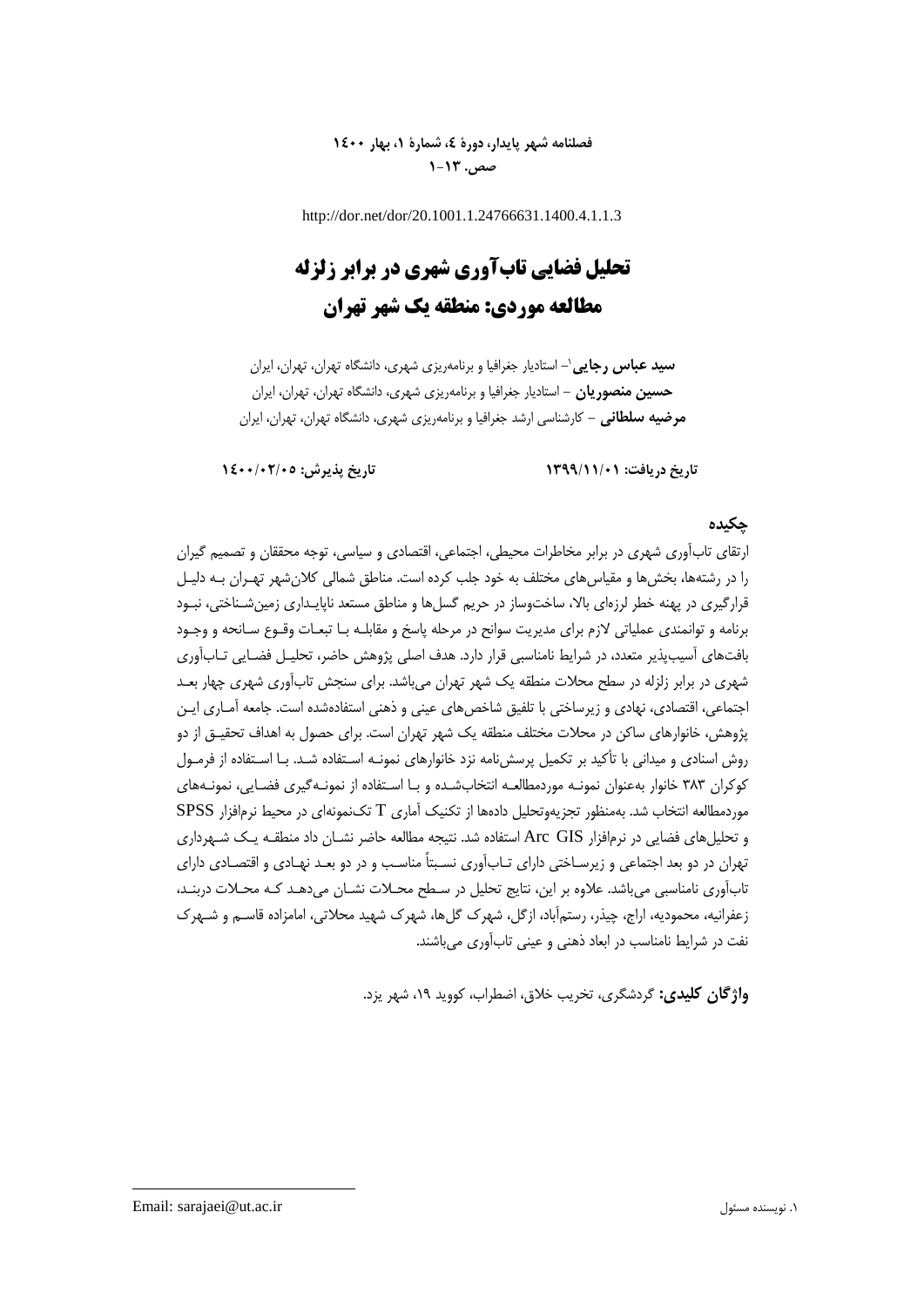**مقدمه**

شهرها بهعنوان سکونتگاه بیش از ۴/۲۲ میلیارد نفـر (UN,2019:9)، در سراسـر جهـان بـهطور فزاینـدهای در معـرض مخاطرات گستردهای قرار دارند. کمبود منابع آب، فشار بر منابع طبیعی، از دست رفتن تنوع زیستمحیطی و تغییـرات آب و هوایی تنها بخش اندکی از مخاطرات پیش روی شهرها هسـتند ),2018:3Yamagata & Sharifi). بـا توجـه بـه رشد فزاینده شهرنشینی و خسارتهای فراوان ناشی از مخاطرههای طبیعی و انسانی بـه محـیط و کالبـد سـکونتگاههای شهری، مفهوم تابآوری برای کاهش آثار مخاطرات، بـه حـوزهای مهـم در عرصـه مـدیریت بحـران تبدیلشـده اسـت ),2005:14-18Omand). تابآوری در علوم محیطی، روانشناسی، علوم اجتمـاعی و اقتصـادی بـه ترتیـب بـهعنوان ظرفیت اکوسیستم، افراد، جامعه و اقتصاد مورداستفاده قرار میگیرد. بااینحال، مفهوم و معنای اصطالح شهرهای تـابآور بسیار مبهم است. تابآوری در مورد انطباق و کاهش آسیبپذیری است. تابآوری ظرفیت هر سیستم برای مواجهشدن با تغییرات خارجی است، درحالیکه ساختارش، عملکردش و هویتش را حفظ کند. بااینحال، تـابآوری شـهری بـه توانـایی یک سیستم شهری برای حفظ یا بازگشت سریع به عملکردهای مطلوب در مواجهه با آشفتگی و سازگاری با تغییر اشـاره میکند (Meerow et al,2016:39). بـا مطرحشـدن اصـطلاح تـابآوری در دهـه ۱۹۷۰ مـیلادی توسـط هـولینگز، مطالعات گستردهای در این حوزه در سراسر جهان انجامگرفته است. امروزه تابآوری تنها محـدود بـه مباحـث آکادمیـک نیست؛ با ورود آن در اسناد راهبردی شهری در سراسر دنیا، فهم تابآوری، شناسایی ابعاد و شاخصهای آن و ارتبـاط آن با انواع گوناگون مخاطرات موردبررسی قرارگرفته است (Brand & Jax,2007). در جدیدترین مطالعات این حـوزه، دو<sup>۲</sup> و همکاران (۲۰۲۰) به سنجش تابآوری در ارتباط با استفاده از اراضی شـهری، لـی ّو همکـاران (۲۰۲۰) بـه مدلسـازی سیستمهای پویا برای بهبود تابآوری شهری، فنگ ٔو همکاران (۲۰۲۰) به سنجش تابآوری شهری با رویکرد الگوهـای چشمانداز، واردکر<sup>۵</sup>و همکاران (۲۰۲۰) به توسـعه ابـزاری بـرای سیاسـتگذاری در مـورد تـابآوری شـهری، مـک گیـل<sup>۶</sup> )2020( به تابآوری شهری بهعنوان رویکردی برای مـدیریت شـهر، گووینـداراجولو 7 )2020( بـه تقویـت مکانیسـمهای نهادی و مالی برای ایجاد شهرهای تابآور در هند، گنسالوز و ریبرو^(۲۰۲۰) به تابآوری سیستمهای حملونقل شـهری، هینزلو و همکاران°(۲۰۲۰) به عملیاتی سازی استراتژیهای تابآوری شهری برای مواجهه با اثرات تغییر اقلیم، ویتـالی و همکاران (۲۰۲۰) به برنامهریزی برای ارتقای تابآوری شهر میلان در برابر سیل، آدمیـرال و کورنـارو (۲۰۲۰) بـه نقـش فضاهای زیرزمینی در ارتقای تابآوری شهری، لیو و سانگ ۲۰۲۰) به بررسی تابآوری شـبکه زیرسـاختهای شـهری، پولوننکو ّ( همکاران (۲۰۲۰) به بررسی تـابآوری سیسـتمهای آب شـهری، تیلـور ۲۰۲۰) بـه نقـش GIS در نمـایش

1. Hollings 2. Du 3. Li 4. Feng 5. Wardekker 6. McGill 7. Govindarajulu 8. Gonçalves & Ribeiro 9. Heinzlef 1. Ovitale 11. Admiraal & Cornaro

1

- $12$ iu & Song
- 13. Polonenko
- $14$ aylor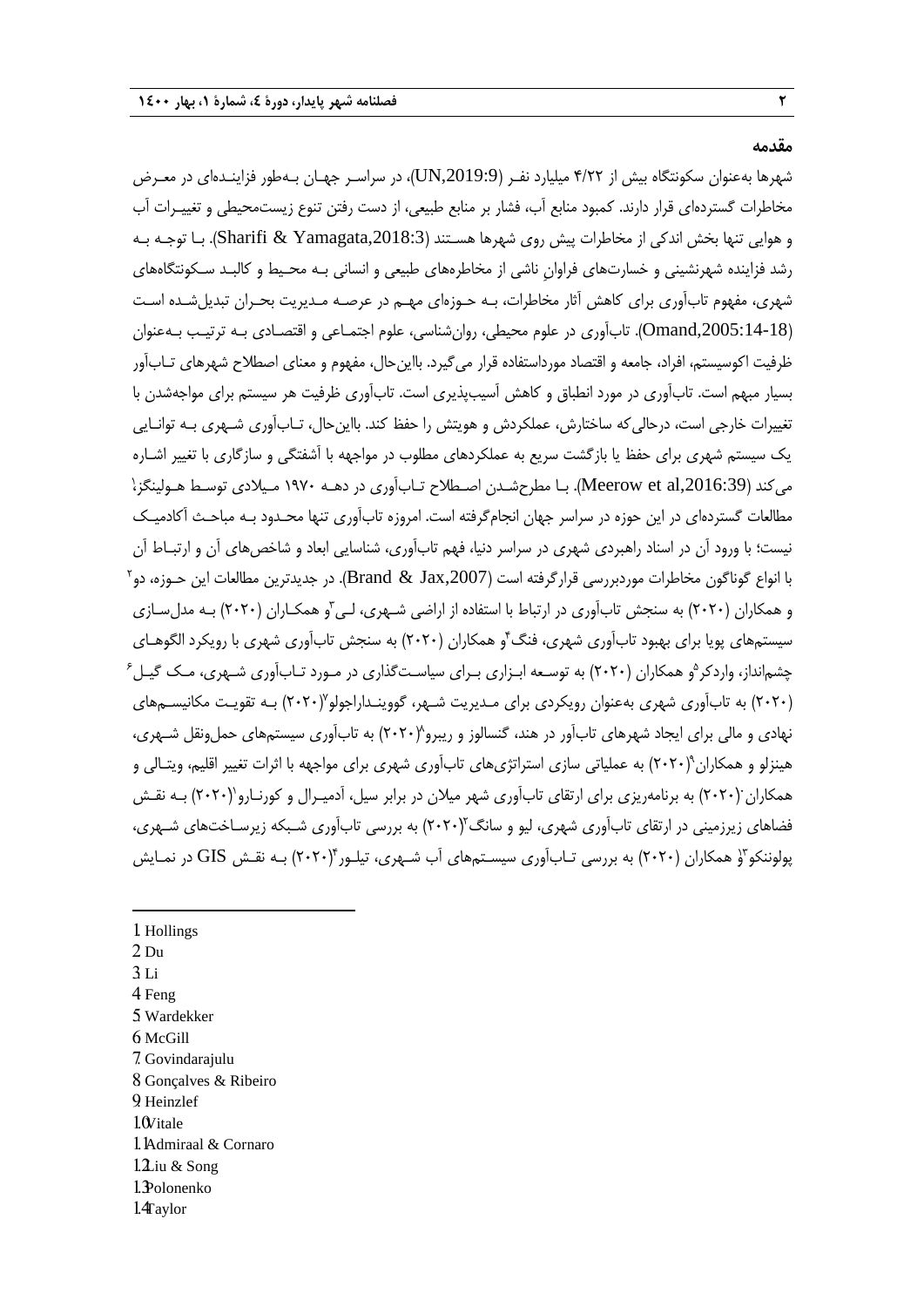جنبههای کیفی تابآوری شهری در برابر سیل و فریمن`و همکاران (۲۰۲۰) به نقش طراحی شهری در ارتقای تـابآوری در شهر مکزیو پرداختهاند. نتایج این مطالعات بیانگر تأثیر معنادار گسترش اراضـی شـهری و قـوانین کـاربری زمـین بـر تابآوری شهری (Du et al,2020:1)، فقدان درک صحیح و اسـتفاده برنامـهریزی نشـده از فضـاهای زیرسـطحی در شهرها و تأثیرات مخرب آن بر تابآوری شهری ),2020:223Cornaro & Admiraal)، گـذار مطالعـات تـابآوری شهری از کالبد و انرژی به تابآوری حکمروایی و تابآوری اجتماعی-اقتصادی ),2020:1Li)، لزوم توجـه فزاینـده بـه تابآوری سیستمهای حملونقل شـهری (Goncalves & Ribeiro,2020:1)، نیـاز بـه تـدوین سـازوکارهای مـؤثر نهادی و مالی برای ارتقای تابآوری شهرها ),2020:1al et Vitale )و نقش مـؤثر سیسـتم اطالعـات جغرافیـایی در مطالعات تابآوری شهری ),2020:1al et Taylor )است. پژوهشگـران داخلـی نیـز موضـوعاتی از قبیـل تـابآوری کالبدی و اجتماعی در بافتهای تاریخی )محمدپور و همکاران، 1399(، اسـتفاده از شـاخصهای تـابآوری در مـدیریت کالنشهرها )نوروزی و همکاران، 1399(، تابآوری سکونتگاههای شـهری در برابـر سـیالب )میراسـدالهی و همکـاران، 1399(، تابآوری زیرساختهای آبرسانی شهری )علوی و همکاران، 1399(، تدوین سناریوهای تابآوری در برابر زلزلـه )کاظمی1398،(، نقش کاربری زمین در افزایش تابآوری شهری )بهزادافشار و اکبری1398،(، مدیریت راهبـردی بحـران با رویکرد تابآوری شهری (امانپور و همکاران،۱۳۹۸)، راهبردهای ارتقای تابآوری در بافتهای فرسوده شهری (اسدی عزیزآبادی و همکاران، ۱۳۹۸)، تـابآوری در بافتهـای اسـکان غیررسـمی (حـاتمی<code>نژاد و همکـاران،۱۳۹۹)، تـابآوری</code> سـاختاری-طبیعـی کـاربری اراضـی شـهری (جلالیـان،۱۳۹۷) و تـابآوری زیرسـاختهای شـهری (کریمـی و جلیلـی صدرآباد،۱۳۹۸) را موردبررسی قرار دادهاند. نتایج این مطالعات بیانگر ارتباط متقابل میان تـابآوری کالبـدی و تـابآوری اجتماعی )محمدپور و همکاران:1399، 97(، لزوم توجه فزاینده به ارتقای تابآوری بافتهای فرسـوده و تـاریخی شـهری )امانپور و همکاران:1398، 183(، نیاز به تدوین برنامههای اجرایی برای بهبود تابآوری زیرساختهای شهری )علـوی و همکــاران:1399، 533( و اســتفاده از شــاخصها و مــدلهای مناســب بــرای ســنجش تــابآوری شــهری )رفیعیــان و همکاران:1391، 19( است. بر این اساس، با توجه به قرارگیری کالنشهر تهران در پهنه خطر لـرزهای بـاال، ساختوسـاز وسیع در حریم گسلها و مناطق مستعد ناپایداری زمینشناختی، گستره وسیع بافتهـای آسـیبپذیر و فرسـوده و ضـعف توانمندی عملیاتی برای مدیریت سوانح (رضایی و همکاران،۱۳۹۴: ۶۱۰)، شاخصهای تابآوری در برابر زلزله در منطقـه یک شهر تهران بهصورت فضایی مورد تحلیل قرارگرفته است. نتایج این مطالعه میتواند راهکارهای الزم بـرای مـدیران شهری بهمنظور ارتقای تابآوری شهری در برابر زلزله را فراهم سازد.

# **مبانی نظری**

مفهوم تابآوری در چهار دهه اخیر در رشتههای مختلف علمی از قبیل بومشناسی و زیستشناسی و در سالهای اخیر در مهندسی، مطالعات شهری و اقتصاد استفاده و توسعه دادهشده است. بهعنوانمثال، در ادبیـات معاصـر تغییـرات محیطـی، مفهوم تابآوری بسیار نزدیک به مدیریت مخاطرات جدید در نواحی شهری از قبیل جهانیشدن، تغییر اقلیم، شهرنشـینی گسترده، فشارهای جمعیتی و کمبود منابع استفادهشده است ),2019:2al et Brunetta). در حوزه مخاطرات، تابآوری شهری بهعنوان دارایی شهرها برای کاهش اثرات تغییر اقلیم و افزایش ظرفیت انطباق شهرها در مواجهه بـا رویـدادهای شدید تعریفشده است ),2009:5al et Davoudi). بهعبارتدیگر، چالشهای جدید شهری، فشـارهای فراوانـی را بـر شهرها وارد میکند؛ بهگونهای که مفهوم تابآوری شهری بهعنوان یک لنز مهم و یک واکنش سیاسی در عصـر نگرانـی

1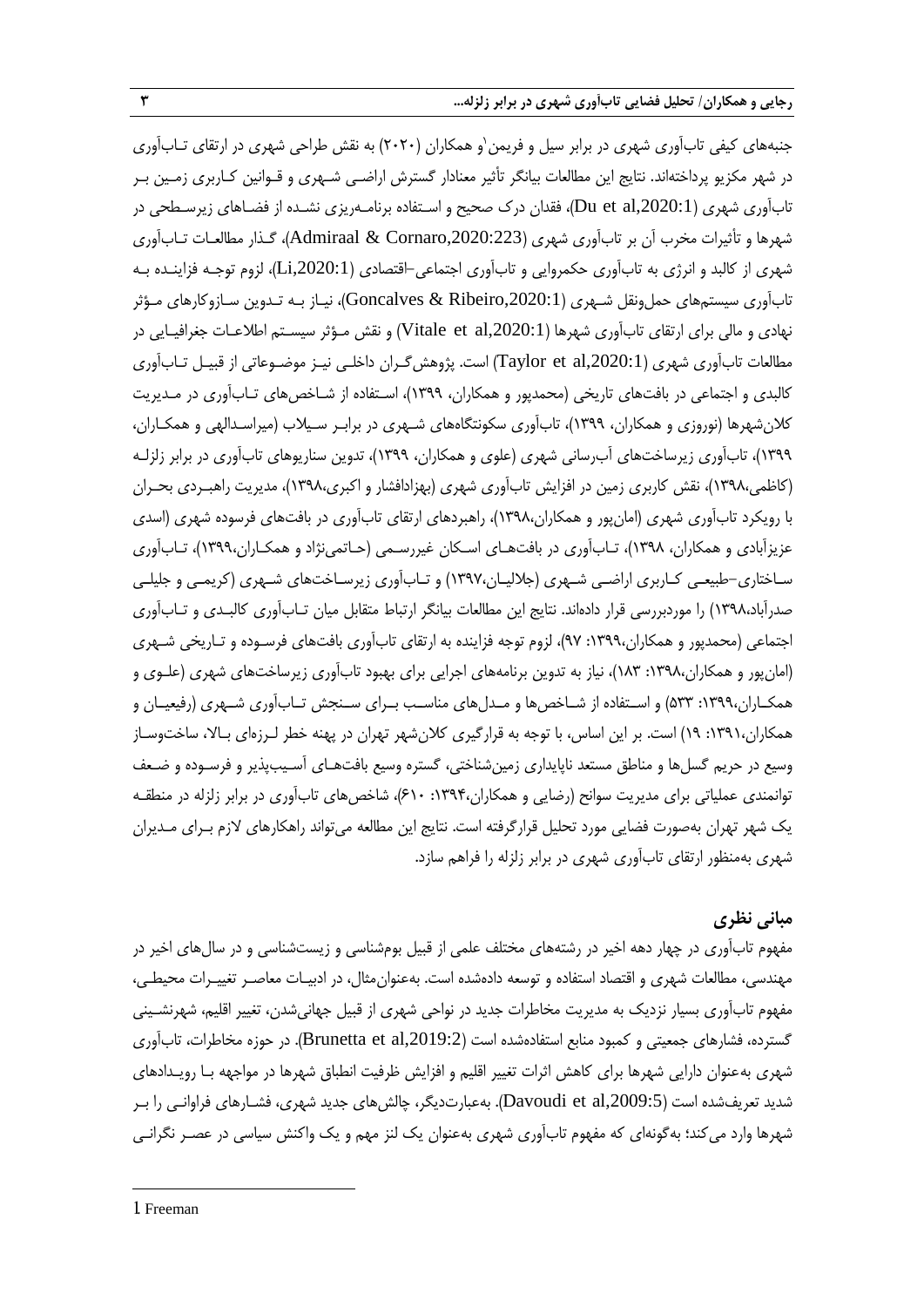عمومی در مورد بالیا و خطرات پدید آمده است ),2013:122Hayward). بر این اساس، شهرها نیاز فوری بـه تبیـین بیشتر معنای تابآوری شهری دارند؛ این مسئله فراتر از تجمیع ساده رویکردهای آکادمیک است و نیاز بـه درکـی جدیـد برای ادرام سیستماتیک ابعاد مختلف فردی، اجتماعی، اقتصادی، زیستمحیطی، سیاسی و زیرسـاختی دارد ) Brunetta et al,2019:2). علی رغم گذشت بیش از چهار دهه از انجام تحقیقات اولیه در مورد تابآوری، هنـوز ایـن مفهـوم فاقـد یک درك فراگیر و عملیاتی در حوزههای مختلف علمی و از جمله مـدیریت سـوانح طبیعـی اسـت. بسـیاری از تناقضـات موجود بر سر معنای تابآوری از تمایالت شناختی، روشهای متدلوژیک و تفاوتهای مفهومی بنیادی موجود و همچنین دیدگاههایی که بر تحقیق در سیستمهای اکولوژیکی، اجتمـاعی یـا ترکیبـی از هـر دو تمرکـز میکننـد، ناشـی میشـود. بااینحال، تعاریف ارائهشده شامل یک مسیر پایدار از عملکرد سالم پس از بروز یک سـانحه طبیعـی اسـت؛ یـک تـالش آگاهانه برای حرکت روبهجلو در شیوهای روشنگرانه و یکپارچه و یک تجربه بهدستآمده از یک شرای نامطلوب، ظرفیت یک سیستم پویا برای انطباق موفقیتآمیز اختالالتی که زنده ماندن یک سیستم و رشد آن را تهدید میکنـد و فراینـدی برای مهار منابع در زمان وقوع سوانح طبیعی بهمنظور حفظ رفـاه جامعـه اسـت ),2001:55Buckle). تـابآوری دارای ابعاد و شاخصهای مختلفی است که تشخیص یک جامعه تابآور از یک جامعه غیر تابآور را از طریق بررسی و سنجش و مقایسه ممکن میسازد. اولین مؤلفه، تابآوری کالبدی است. تابآوری کالبدی عمدتاً دربرگیرنده مؤلفههای فرم شهری شامل کاربری زمین، شبکه حرکت و دسترسی، فضای باز عمومی، همچنین منظر شهری و فرم کالبدی میباشند. دومـین مؤلفه تابآوری، بعد اجتماعی است. تابآوری اجتماعی بهعنوان توانایی گروهها و یـا جوامـع بـرای مقابلـه بـا تنشهـای خارجی و اختالالت در مواجهه با تغییرات اجتماعی، سیاسی و زیستمحیطی تعریف میشود. تـابآوری اجتمـاعی، تـوان یک اجتماع برای برگشت به تعادل یا پاسخ مثبت به مصیبتها است. سومین مؤلفه تـابآوری، بعـد اقتصـادی اسـت. در اقتصاد، تابآوری بهعنوان واکنش و سازگاری ذاتی افراد و جوامع در برابر مخاطرات بهطوریکه آنها را قادر بـه کـاهش خسارات ناشی از مخاطرات سازد، تعریف میشود. چهارمین مؤلفه تابآوری، بعـد نهـادی یـا حکـومتی اسـت. تـابآوری نهادی یا حکومتی به نقش دولت و نهادهای وابسته به یاری در ساختن جوامع تابآور گفتـه میشـود. شـناخت نیازهـای حکومتی و مسئولیتهای دولت در هر سطحی، بهمنظور آسان کردن یا جلوگیری کردن از ساخت جامعه تابآور ضـروری است (ابدالی و همکاران،۱۳۹۸:۱۳۱۰). یکی دیگر از جنبههای بسیار اساسی در مطالعات و تحقیقات مرتبط بـا تـابآوری و اجتماعات تابآور در برابر مخاطرات طبیعی، دست پیـدا کـردن بـه شـیوه مناسـب از سـنجش میـزان تـابآوری اسـت. ازآنجایی که همه تحقیقات مربوط به مخاطره و سوانح طبیعی در جهت بهبود علمی و فنـاوری و بـهمنظور کـاهش خطـر سوانح گام برمیدارند، به علت ماهیت چندوجهی تابآوری- که شامل ابعـاد اکولـوژیکی، اقتصـادی، نهـادی و اجتمـاعی است، گذر از چارچوبهای مفهومی به ارزیابی آن پیچیده و چالشبرانگیز شده است. ازآنجاییکه مدلهای تـابآوری بـه بررسی انعطافپذیری جوامع برای کاهش آسیبپذیری در مقابل پیامدهای مخاطرات میپردازد، الزم اسـت ایـن مـدلها موردمطالعه و تحلیل قرار گیرند. تاکنون، محققان مدلهای متعددی پیشنهاد کردهاند که هر یک به جنبـههایی خـاص از تابآوری در برابر سوانح پرداختهاند (رفیعیـان و همکـاران،۳۲:۱۳۸۹). مهمتـرین مـدلهای مورداسـتفاده بـرای سـنجش تابآوری شامل مدل شاخص خط مبنا، مدل توبین، مدل خطی-زمانی دیویس، مدل ارزیابی هائیتی، چـارچوب تـابآوری مخاطرات 'FEMA، چارچوب توسعه تابآوری جوامع "NIST و مدل ResilUs میباشد. بااینحـال، در مطالعـه حاضـر با ترکیب مدلهای ذکرشده و تلفیق دو بعد عینی و ذهنی به سنجش و تحلیل فضـایی شـاخصهای تـابآوری شـهری پرداخته میشود.

1

<sup>1</sup> . The Federal Emergency Management Agency

<sup>2</sup> . National Institute of Standards and Technology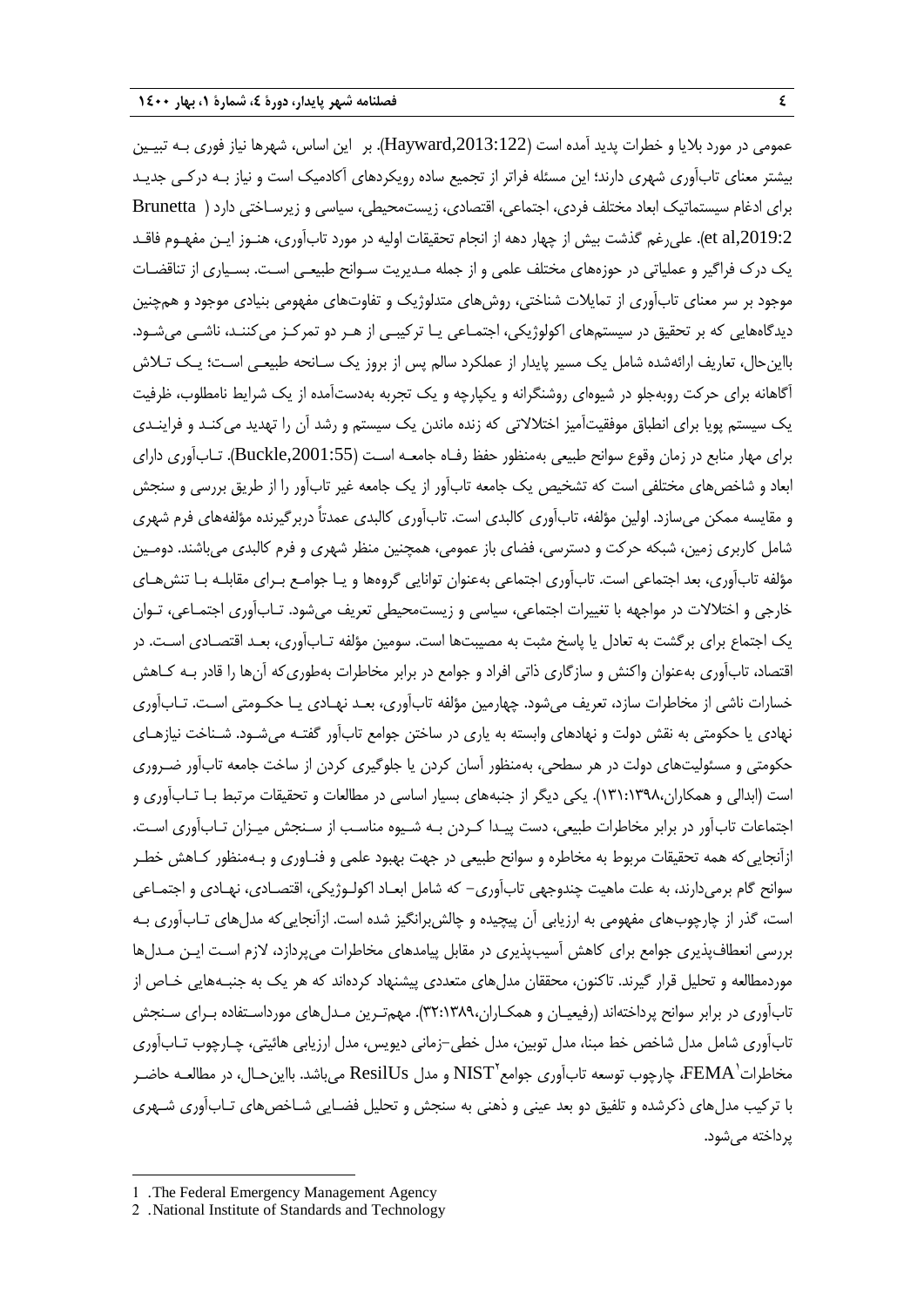# **روش پژوهش**

این پژوهش به لحاظ هدف کاربردی و ازلحاظ روش توصیفی-تحلیلی و مبتنی بر شیوه کتابخانهای و میدانی میباشد. در حوزه عینی تابآوری شهری، دادههای حاصل از سرشماری سال 1395 مورداستفاده قرار گفته است. بهمنظور جمـعآوری دادههای موردنیاز تحقیق در حوزه ذهنی، از پرسشنامه محقق ساخته استفادهشده است. این پرسشنامه حاوی 109 سؤال در ابعاد مختلف اجتماعی، اقتصادی، نهادی و زیرساختی اسـت. سـؤاالت عمـدتاً بهصـورت بسـته و در طیـف لیکـرت 5 مقیاسی طراحیشدهاند. متغیرهای مربو به ابعاد اجتماعی، اقتصادی، نهادی و زیرسـاختی تـابآوری شـهری در جـدول شماره 1 ارائهشده است. بهمنظور سنجش اعتبار درونـی، ابتـدا از روش اعتبـار محتـوا بـرای افـزایش اعتبـار پرسـشنامه استفادهشده است. در این روش، با استفاده از مقیاسهای ازمون شده در پژوهشهای مـرتبط و نظرخـواهی از اسـتادان و کارشناسان، گام اول برداشته شد. سپس پرسشنامه تدوینشده طی دو مرحلـه مقـدماتی و نهـایی پـر شـد و بـا بررسـی پاسخهای بهدستآمده از 40 پرسشنامه و انجام محاسبات آماری مناسـب، پرسشـنامه نهـایی تـدوین گردیـد. بـهمنظور سنجش پایایی ابزار تحقیق از آلفای کرونباخ استفاده شد که مقدار آن در تحقیق حاضـر برابـر 0/85 بـوده اسـت. جامعـه آماری تحقیق شامل تمام خانوارهای ساکن در منطقه یک شهر تهـران میباشـد کـه تعـداد آنهـا در سـال 1395 برابـر 140168 خانوار بوده است. حجم نمونه با استفاده از فرمول کوکران معادل 383 خانوار برآورد شده است. نوع نمونـهگیری نیز بهصورت نمونهگیری فضایی میباشد. در این روش منطقه یک درمجموع به 500 واحد فضایی )بـه شـکل سـلول بـا مساحت برابر) تقسیم شد و پس از خارج کردن سلولهای فاقد جمعیت، ۳۸۳ خانوار بـه واحـدهای فضـایی باقیمانـده بـر اساس تعداد جمعیت، تعمیم یافت. پس از جمعآوری دادههای ذهنی در چهار بعد اجتماعی، اقتصادی، نهادی و زیرسـاختی و ورود آنها به نرمافزار SPSS، تحلیل توصیفی شامل فراوانی، میانگین و انحراف اسـتاندارد مورداسـتفاده قـرار گرفـت. سپس برای تحلیل استنباطی از آزمون T استفاده شد. آزمون T تک نمونهای زمانی مورداستفاده قرار میگیـرد کـه یـک نمونه از جامعه داریم و میخواهیم میانگین آن را با حالت معمول، استاندارد و یا حتی یـک عـدد فرضـی و مـورد انتظـار مقایسه کنیم (منصورفر،۲۸۴۰:۱۳۸۴). درنهایت اطلاعـات مسـکن از نتـایج سرشـماری اسـتخراج و در واحـدهای فضـایی محاسبهشده است. نتایج حاصل از پرسشنامه (بعد ذهنی) و دادههای سرشـماری مسـکن (نتـایج عینـی) پـس از تحلیـل فضایی روی همگذاری شده و نتایج حاصل از ابعاد عینی و ذهنی تابآوری شهری با استفاده از نرمافزار GIS Arc مورد تحلیل فضایی قرارگرفته و خوشههای تابآوری در سطح محالت محاسبه گردید.

| شاخصءا                                                                                   | تعريف                                                     | ابعاد   |
|------------------------------------------------------------------------------------------|-----------------------------------------------------------|---------|
| جمعیت، تعداد خانوار، بعد خانوار، تراکم جمعیتی، میانه سنی جمعیت، ساختار جنسی جمعیت،       | از تفاوت ظرفیت اجتماعی جوامع، در واکنش مثبت نشان          |         |
| سرپرست خانوار، درصد زنان مجرد، درصد زنان بی همسر، نسبت طلاق، درصد جمعیت معلول،           | دادن، انطباق با تغییرات و حفظ رفتار سازگارانه و باز توانی |         |
| میزان مشارکت شهروندان، حس تعلق به مکان، مهاجرت، اًموزش، نسبت جمعیت با تحصیلات            | يافتن از سوانح به دست مي آيد؛ كه مي توان آن را از طريق    |         |
| عالی به جمعیت بی سواد، نرخ باسوادی، درک محلی از خطر، درصد سالخوردگان، درصد جمعیت         | بهبود ارتباطات، أگاهي از خطر، أمادگي، توسعه و اجراي       | أجتماعي |
| معلول، مهارتهای زبان انگلیسی، جمعیت بومی، نسبت وابستگی، آموزش، آگاهی و درس               | طرحهای مدیریت سوانح و بیمه جهت کمک به فرایند              |         |
| پذیری از تجارب گذشته، واکنش اضطراری در برابر زلزله، ارتباط محلی، رضایت از محل            | بازيابي ارتقا داد.                                        |         |
| سکونت، آیندهنگری در برابر سوانح، نیروهای آموزشدیده و داوطلب                              |                                                           |         |
| امنیت، درآمد دریافتی مستمر، اموال آسیبپذیر در برابر زلزله، میزان پسانداز، پایداری و ثبات | واکنش و سازگاری افراد و جوامع بهطوری که آنها را قادر      |         |
| اقتصادی، وضعیت اشتغال، منابع درآمد، مالکیت ساختمان، بیمه، پس ندازهای و سرمایههای         | به کاهش خسارات بالقوه ناشی از سوانح سازد؛ بیشتر بعد       |         |
| خانوارها، حمايت مالي نهادها در زمان وقوع زلزله، آسيبپذيري منابع تأمين شغل، امنيت شغل،    | قابلیت حیات اقتصادی جوامع را نشان میدهد                   | اقتصادى |
| نرخ اشتغال مردان، نرخ اشتغال زنان، بار تكفل، ملكيت خودرو به ازاى جمعيت، نرخ بيكارى،      |                                                           |         |
| جمعيت وابسته                                                                             |                                                           |         |
| آموزش و أگاهی از ضوابط و ایمنی مسکن، روابط و عملکرد نهادها، ویژگیهای فیزیکی نهادها       | حاوی ویژگیهای مرتبط با تقلیل خطر، برنامهریزی و            | نپادی   |
| نظیر تعداد نهادهای محلی، دسترسی به اطلاعات، اعتماد به قوانین و مقررات، تعامل نهادهای     | تجربه سوانح قبلی است. در اینجا تابآوری بهوسیله            |         |
|                                                                                          |                                                           |         |

#### **جدول شماره .1 متغیرهای مورداستفاده برای سنجش تابآوری در منطقه یک شهر تهران**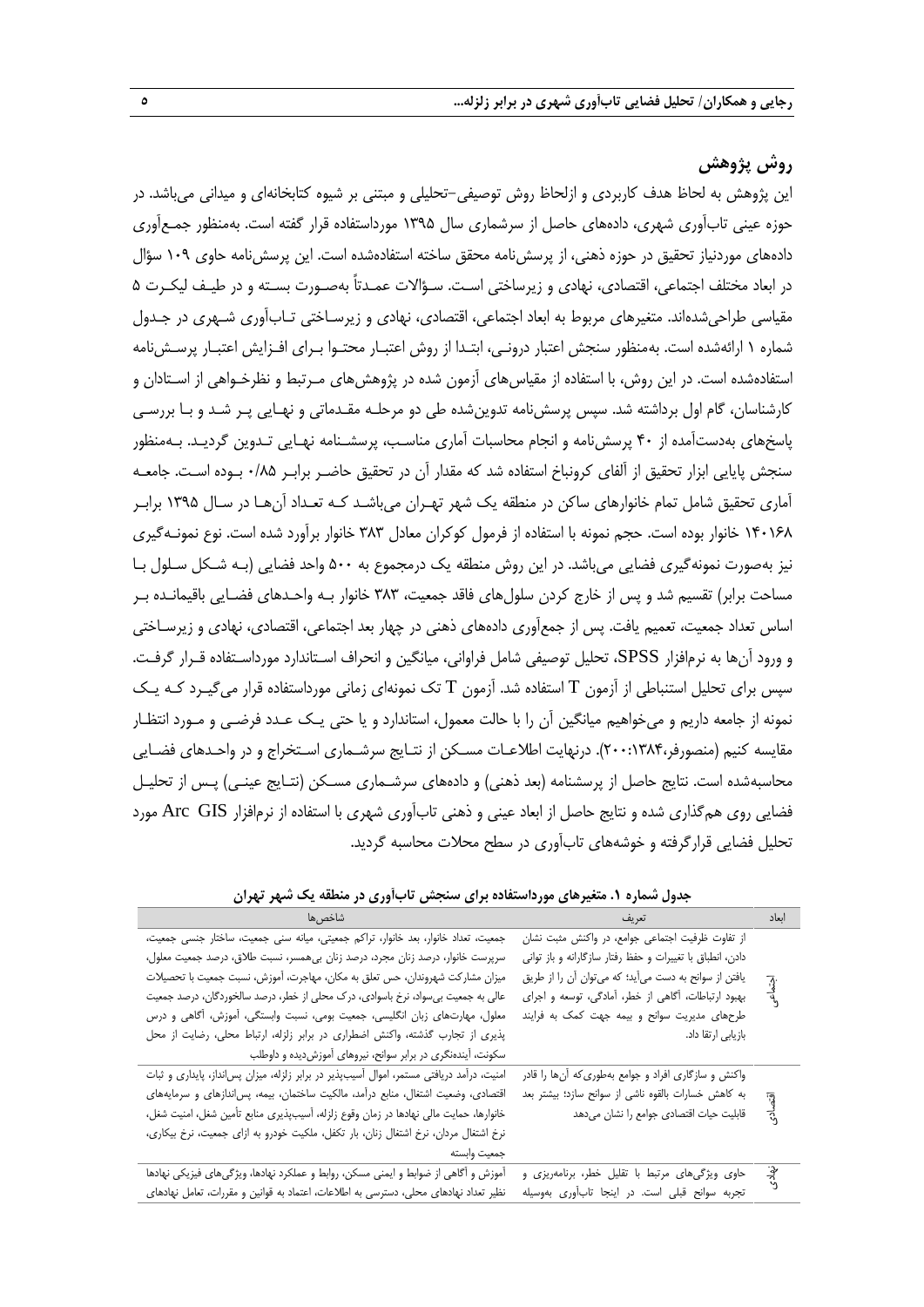| ظرفيت جوامع براى كاهش خطر، اشتغال افراد محلى در        |  |
|--------------------------------------------------------|--|
| تقلیل خطر، برای ایجاد پیوندهای سازمانی و بهبود و       |  |
| حفاظت از سیستمهای اجتماعی در یک جامعه تحت تأثیر        |  |
| قرار میگیرد.                                           |  |
| ارزیابی واکنش جامعه و ظرفیت بازیابی از سانحه نظیر      |  |
| ્રિ<br>پناهگاه، واحدهای مسکونی، تسهیلات سلامتی و       |  |
| ৗ৾<br>زیرساختی مثل خطوط لوله، جادهها و وابستگی آنها به |  |
| زیرساختهای دیگر میشود.                                 |  |
|                                                        |  |

reference: Norris,2008:136; Morrow,2008:4; Sherrib et al., 2010:237; Peek and stough,2010:1266, Nadarajan et al., 2013:407; Ernstson et al.,2011:11; Chandra et al., 2011:15; Plough et al., 2013:4; Pietrzak et al., 2012:2; Springgate et al., 2014:4; Pingali et al., 2005:9; Sutton and Tobin,2012:4; Wolff and Haveman,2005:193; Pendall et al., 2012: 283; Wein and Rose,2011: 562; Walsh,2007:211; cutter,2008:601

## **محدوده موردمطالعه**

منطقه یک شهر تهران و حریم آن دارای مساحتی حدود 181 کیلومترمربع است. بـر اسـاس نتـایج سرشـماری عمـومی نفوس و مسکن سال ۱۳۹۵، جمعیت منطقه یک شهر تهران برابر ۴۹۴ هزار نفر است. منطقه یک شهر تهـران از سـمت غرب با منطقه ۲، از جنوب با منطقه ۳ و از سمت شرق با منطقه ۴ همجوار می باشد. منطقه یـک شـهر تهـران از طـرف شمال محدود به ارتفاعات 1800 متری دامنه جنوبی کوههای البرز، از جنوب به بزرگراه شهید چمران حدفاصل دو راهـی هتل آزادی و بزرگراه مدرس و پل آیتالله صدر و از غرب به اراضی رودخانه درکه و از شرق نیز به انتهای بزرگراه ارتش، کارخانه آسفالت و منبع نفت شمال شرق تهران محدود میشود )شکل 1(. منطقه یک شهر تهران شامل 10 ناحیـه و 26 محله است. این منطقه در معرض خطر گسل شمال تهران واقع شده است. این گسل جز گسل های اصلی با قابلیت ایجـاد زلزلهای با قدرت باالی 7 ریشتر است. گسل شمال تهران با طـول 75 کیلـومتر از شـمال شـرقیترین نقطـه تهـران، از لشکرك و سوهانک شروعشده تا فرحزاد و حصارك و بعدازآن بهسوی ررب امتداد مییابـد. ایـن گسـل در مسـیر خـود، نیاوران، تجریش، زعفرانیه، الهیه و فرمانیه را در برمیگیرد. بر این اساس، منطقه یک شهر تهران بهعنوان یکی از مناطق با خطر لرزهای باال بهمنظور سنجش شاخصهای تابآوری انتخابشده است )مرکـز مطالعـات و زیسـتمحیطی تهـران بزرگ، 1380(.



**شکل شماره .1 محدوده موردمطالعه**

**بحث و یافتهها بعد اجتماعی تابآوری شهری**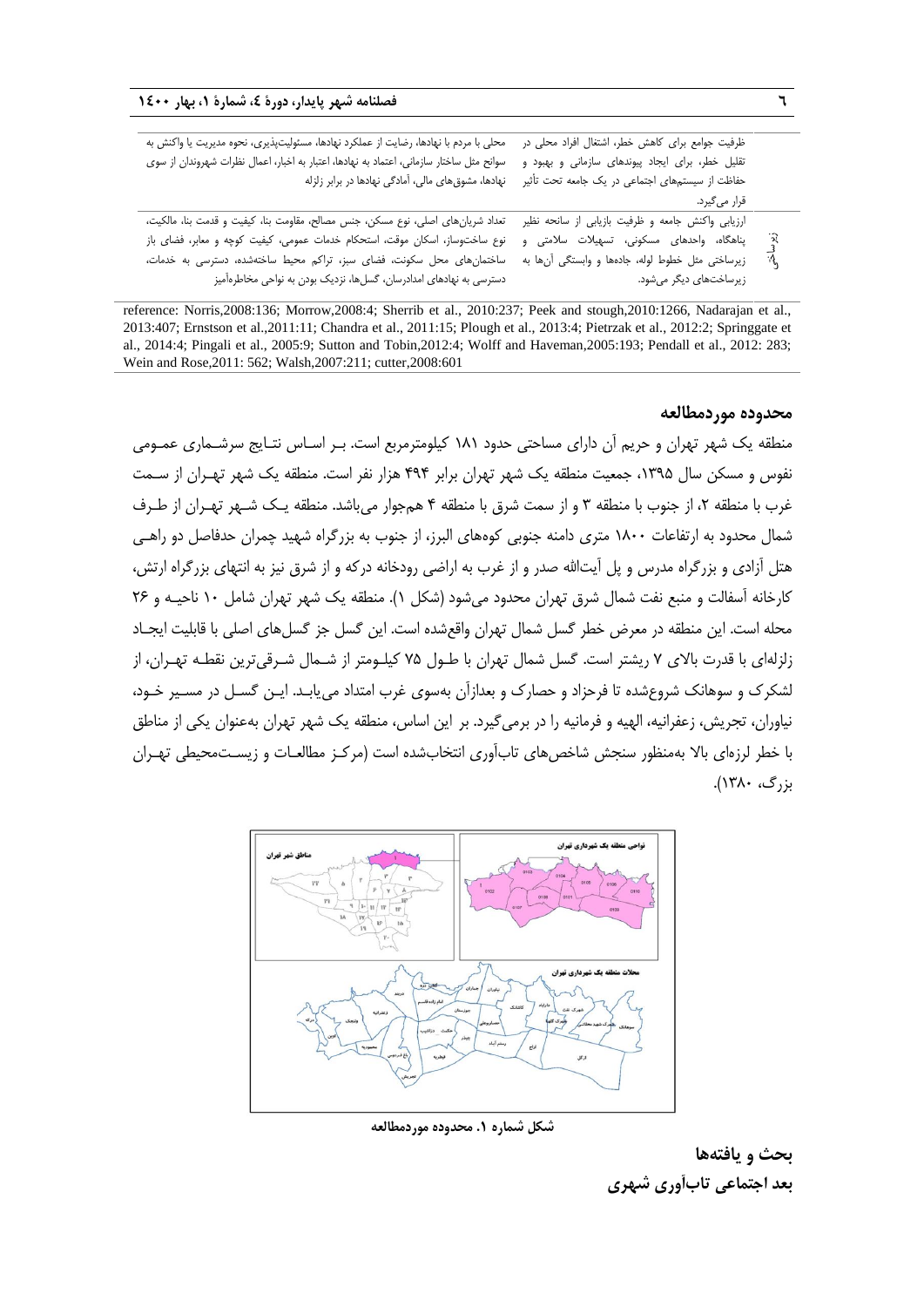بهمنظور تحلیل بعد اجتماعی تابآوری شهری 25 معرف ذهنی و 15 معرف عینی مورداستفاده قرار گرفت. نتـایج تحلیـل نشان داد که بالاترین امتیاز در بعد ذهنی به ترتیب مربوط به معرفهای تمایل به اقامت بیشتر در محله، میزان توجه بـه کیفیت مسکن و رضایت از محل زندگی و پایینترین امتیاز به ترتیب مربوط به معرفهای غیرمحتمل بودن وقـوع زلزلـه در شهر تهران، همفکری و مشارکت محلی و میزان ارتباط همسایگی نزدیک است. شاخص نهایی تابآوری اجتماعی در بعد ذهنی حاصل تلفیق 25 معرف است که از طریق پیمایش خانوار در سطح منطقه یک شـهرداری تهـران بهدسـتآمده است. میانگین امتیازات پاسخگویان در بعد اجتماعی در طیف لیکرت 5 مقیاسی برابر 3/13 است. ارزش آماره T برای بعد اجتماعی تابآوری شهری برابر -5/598 میباشد. بنابراین، با توجه به نتایج حاصل از آزمون T، میتوان با سطح اطمینان 99% اظهار نمود که منطقه یک شهر تهران بر اساس شـاخصهای تـابآوری شـهری در بعـد اجتمـاعی دارای وضـعیت مناسبی میباشد (جدول ۲).

|  |  |  | جدول شماره ۲. نتایج آزمون T تکنمونهای برای بعد اجتماعی تابآوری شهری |  |  |  |
|--|--|--|---------------------------------------------------------------------|--|--|--|
|--|--|--|---------------------------------------------------------------------|--|--|--|

| مقدار آزمون=۳       |       |                           |                           |                     |                            |  |
|---------------------|-------|---------------------------|---------------------------|---------------------|----------------------------|--|
| $\Gamma$ ماره       | در جه | سطح                       | ميانگين اختلافات          |                     | فاصله اطمينان ٩۵٪ اختلافات |  |
|                     | أزادي | معناداري                  |                           | Lower               | Upper                      |  |
| $-\Delta/\Delta$ ۹۸ | ۳۸۲   | $\cdot$ / $\cdot$ $\cdot$ | $-\cdot/11\lambda\cdot Y$ | $-\cdot/\lambda$ ۹۵ | $-\cdot/\cdot\sqrt{55}$    |  |

## **بعد نهادی تابآوری شهری**

برای تحلیل بعد نهادی تابآوری شهری از 20 معرف ذهنی استفاده شد. نتـایج بهدسـتآمده نشـان داد کـه معرفهـای میزان رضایت ساکنان از عملکرد آتشنشانی، اعتماد به قوانین برای حفظ نظم و رضـایت سـاکنان از عملکـرد اورژانـس دارای بیشترین امتیاز و معرفهای کارایی و آمادگی شورا و شهرداری، میزان بیان خواسـتههای سـاکنان بـه مسـئولین و میزان اعمال نظرات و مشارکت ساکنان دارای کمترین امتیاز میباشند. شاخص نهایی در بعد نهـادی حاصـل تلفیـق 20 معرف است که از طریق پیمایش خانوار در سطح منطقه یک شـهرداری تهـران بهدسـتآمده اسـت. میـانگین امتیـازات پاسخگویان در بعد اجتماعی در طیف لیکرت 5 مقیاسی برابر 2/55 میباشد. ارزش آماره T برای بعـد نهـادی تـابآوری شهری نیز برابر 16/31 است. بنابراین، با توجه به نتایج حاصل از آزمون T، میتوان با سطح اطمینان %99 اظهـار نمـود که منطقه یک شهر تهران بر اساس شاخصهای تابآوری شهری در بعد نهادی دارای وضعیت نامناسبی میباشد )جدول .(۳

#### **جدول شماره .3 آزمون T تکنمونهای برای بعد نهادی تابآوری شهری**

| مقدار آزمون=۳       |       |                           |                |                            |        |  |
|---------------------|-------|---------------------------|----------------|----------------------------|--------|--|
| $\mathrm{T}$ امار ه | در جه | سطح                       | ميانگين        | فاصله اطمينان ٩۵٪ اختلافات |        |  |
|                     | آزادی | معناداري                  | اختلافات       | Lower                      | Upper  |  |
| ۱۶/۳۰۹              | ۳۸۲   | $\cdot$ / $\cdot$ $\cdot$ | $\cdot$ /۴۴۸۷۸ | $\cdot$ /۳۹۴۷              | .70.79 |  |

## **بعد زیرساختی تابآوری شهری**

بهمنظور تحلیل بعد زیرساختی تابآوری شهری از 20 معرف ذهنی و 4 معرف عینی استفاده شد. نتایج تحلیـل نشـان داد که در بعد ذهنی، معرفهای رضایت از کیفیت سرویسدهی خطوط تلفن همراه، رضایت از کیفیـت خـدمات مخـابراتی و رضایت از کیفیت برق و تأسیسات برقی به ترتیب دارای بیشترین امتیاز و معرفهای دسترسی بـه نقشـه مسـیر و محـل تخلیه جمعیت، دسترسی به محل اسکان موقـت و میـزان دسترسـی بـه نهادهـای امدادرسـان دارای پـایینترین امتیـاز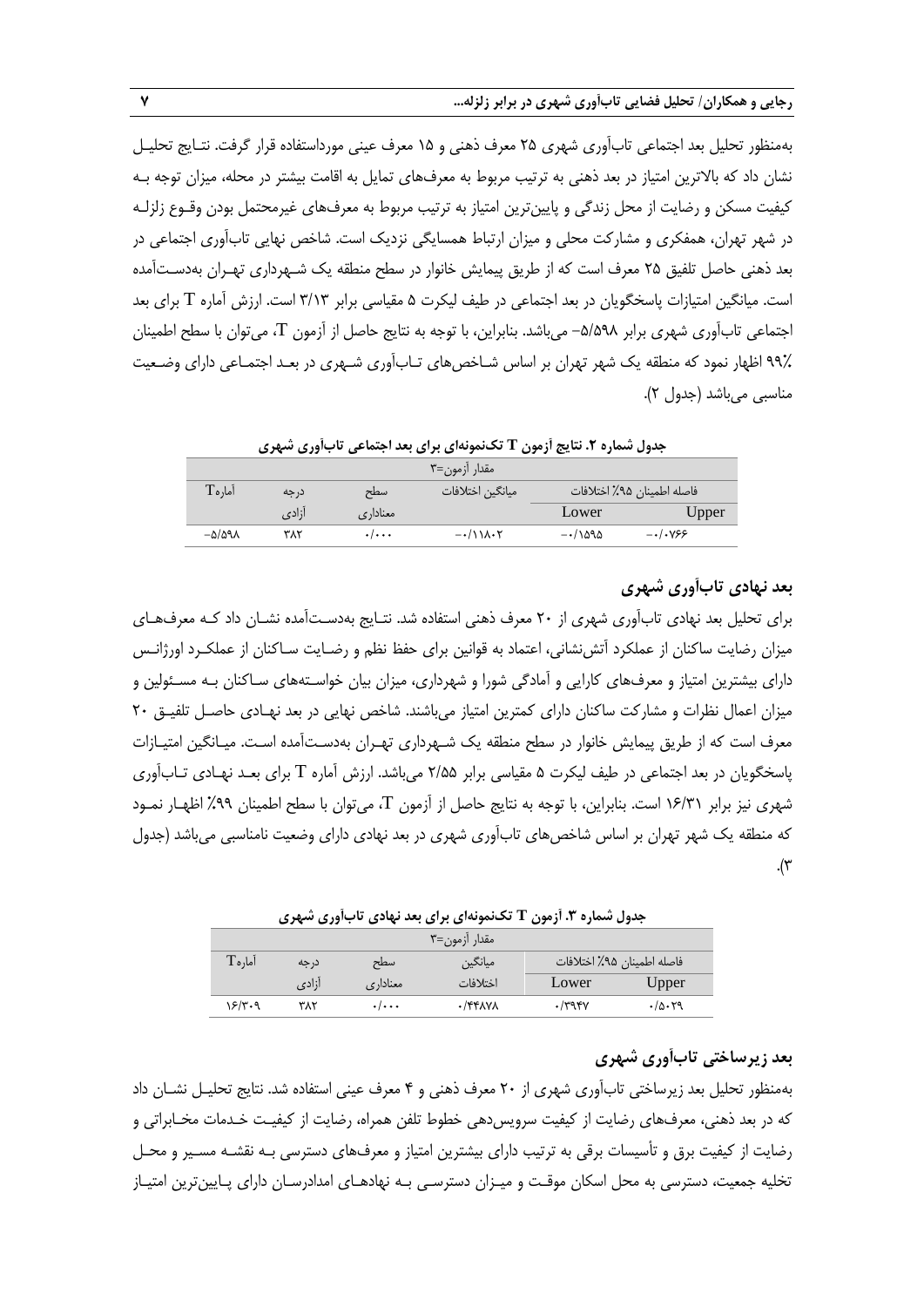میباشند. شاخص نهایی تابآوری در بعد زیرساختی حاصل تلفیق 20 معرف است که از طریق پیمایش خـانوار در سـطح منطقه یک شهرداری تهران بهدستآمده است. میـانگین امتیـازات پاسـخگویان در بعـد زیرسـاختی در طیـف لیکـرت 5 مقیاسی برابر 3/07 است. ارزش آماره T برای بعد زیرساختی تابآوری شهری نیز برابـر -3/137 میباشـد. بنـابراین، بـر اساس نتایج حاصل از آزمون T، میتوان با سطح اطمینان %99 اظهار نمـود کـه منطقـه یـک شـهر تهـران بـر اسـاس شاخصهای تابآوری شهری در بعد زیرساختی دارای وضعیت نسبتاً مناسبی میباشد )جدول 4(.

**جدول شماره .4 آزمون T تکنمونهای برای بعد زیرساختی تابآوری شهری**

| مقدار آزمون=۳                  |       |                      |                                    |               |                                                 |  |
|--------------------------------|-------|----------------------|------------------------------------|---------------|-------------------------------------------------|--|
| $\Gamma$ ماره                  | درجه  | سطح                  | ميانگين                            |               | فاصله اطمينان ٩۵٪ اختلافات                      |  |
|                                | أزادي | معناداری             | اختلافات                           | Lower         | Upper                                           |  |
| $-\cdot \mathbf{y}/\mathbf{y}$ | ۳۸۲   | $\cdot/\cdot\cdot$ ۲ | $-\cdot/\cdot$ $V$ $V$ $V$ $V$ $V$ | $-\cdot/15.9$ | $-\cdot/\cdot \mathsf{Y} \mathsf{V} \mathsf{V}$ |  |

## **بعد اقتصادی تابآوری شهری**

در تحلیل بعد اقتصادی تابآوری شهری از 10 معرف ذهنی و 7 معرف عینی استفاده شد. نتایج پـژوهش نشـان داد کـه بالاترین امتیاز به ترتیب مربوط به معرفهای اموال آسیبپذیر در برابر زلزله و میزان امنیت محله و پایینترین امتیـاز بـه ترتیب مربوط به معرفهای تحت پوشش بیمه بودن ساکنان در برابر زلزله و امید به حمایت نهادهای مالی در زمین وقوع زلزله است. شاخص نهایی در بعد اقتصادی حاصل تلفیق 10 معرف است که از طریق پیمایش خانوار در سطح منطقه یک شهرداری تهران بهدستآمده است. میانگین امتیازات پاسخگویان در بعد اقتصادی در طیف لیکرت 5 مقیاسی برابـر 1/48 است. ارزش آماره T برای بعد اقتصادی تابآوری شهری نیز برابر 29/67 میباشد. بنابراین، بـر اسـاس نتـایج حاصـل از آزمون T، میتوان با سطح اطمینان %99 اظهار نمود که منطقه یک شهر تهران بر اساس شاخصهای تابآوری شـهری در بعد اقتصادی دارای وضعیت نامناسبی میباشد )جدول 5(.

**جدول شماره .5 آزمون T تکنمونهای برای بعد اقتصادی تابآوری شهری**

| مقدار آزمون=۳ |       |                           |                      |       |                            |  |
|---------------|-------|---------------------------|----------------------|-------|----------------------------|--|
| آما, هT       | در حه | سطح                       | ميانگين              |       | فاصله اطمينان ٩۵٪ اختلافات |  |
|               | ازادی | معناداری                  | اختلافات             | Lower | Upper                      |  |
| 79/81.        | ۳۸۲   | $\cdot$ / $\cdot$ $\cdot$ | $\cdot$ /974 $\cdot$ | .79.  | ۹۶۵۵۹۰.                    |  |

با توجه به نتایج حاصل از تحلیل شاخصهای تابآوری شهری در چهار بعـد اجتمـاعی، اقتصـادی، نهـادی و زیرسـاختی میتوان بیان نمود که منطقه یک شهر تهران بر اساس شاخصهای تابآوری شهری در دو بعـد اجتمـاعی و زیرسـاختی دارای وضعیت نسبتاً مناسبی بوده و در دو بعد نهادی و اقتصادی دارای وضعیت نامناسبی میباشد.

## **تحلیل فضایی تابآوری در بعد ذهنی**

تابآوری ذهنی با چهار بعد اجتماعی، نهادی، اقتصادی و زیرساختی و با استفاده از 75 معرف در منطقـه یـک شـهرداری تهران موردبررسی قرارگرفته است. اطالعات بهدستآمده در بعد ذهنی حاکی از آن است که بیشتر محالت منطقه یک در وضعیت نامطلوب تابآوری قرار دارند. در بین 26 محله منطقه یک شـهرداری تهـران، محلـه ولنجـک، بـاف فـردوس و زعفرانیه به دلیل فضای باز و دسترسی مناسب به خدمات عمومی و امدادرسان و همچنین دسترسی به معابر اصلی بـرای تخلیه محله در زمان وقوع زلزله و همچنین خدمات سانی مطلوبتر به سطح محلات، شرایط تابآورتری نسبت به گلاب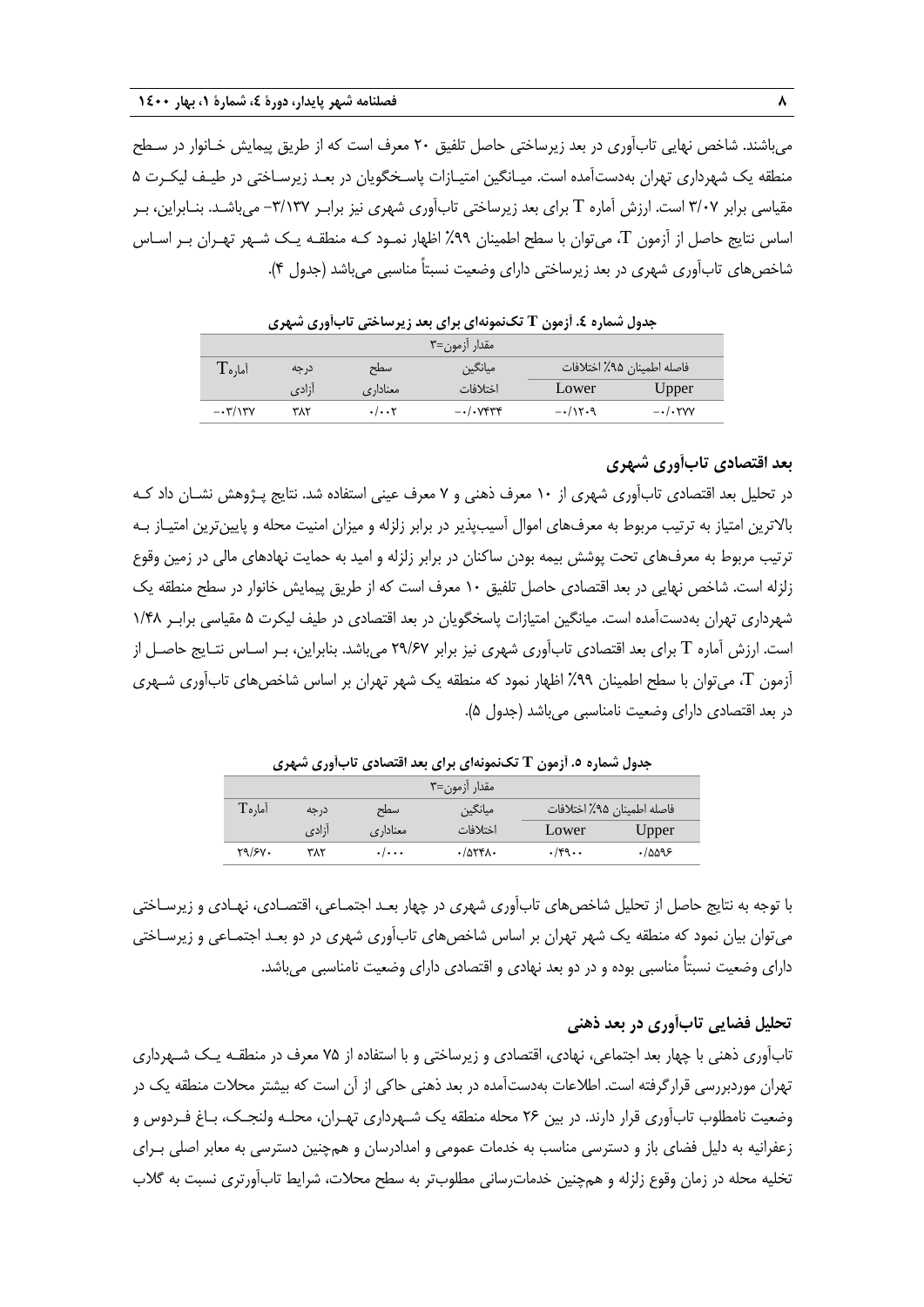دره، درکه و اوین دارد. محالت دزاشیب، امامزاده قاسم، حصار بوعلی و قسمتهایی از چیـذر و قیطریـه بـه دلیـل وجـود ساکنان قدیمی و همچنین آموزش مداوم و وضعیت اقتصادی مناسب، در شـرایط بحرانـی زلزلـه بهتـر از محــلات دیگــر میتوانند، عمل کنند. محله اراج و قسمتهایی از سوهانک و ازگل به دلیل فضای باز و همچنین دسترسـی بـه نهادهـای امدادرسان و خدمات درمانی، شرایط مناسب تری نسبت به محلاتی مانند شهرک گلها و دارآباد دارند. در منطقه یـک بـه دلیل تفاوت بسیار زیاد درون محلـهای، تضـاد بسـیار زیـادی را میتـوان درون محـالت مشـاهده کـرد؛ بهطوریکـه در قسمتهای شمالی درکه، دربند و گلاب دره محلات در شرایط نامناسبی قرار دارند، ولی در قسمتهای پـایینی محـلات، شرایط تابآوری مناسبتری را می توان مشاهده نمود.



**شکل شماره .2 نقشه لکههای داغ بعد ذهنی تابآوری در منطقه یک شهرداری تهران**

# **تحلیل فضایی تابآوری در بعد عینی**

تابآوری عینی با 3 بعد اجتماعی، اقتصادی و زیرساختی و 29 معرف موردبررسی قرارگرفته است. محالت اوین، درکه و قسمتهایی از ولنجک و سوهانک به دلیل جمعیت کم، پایین بودن تراکم جمعیتی، پایین بودن نسبت وابستگی جمعیت، باال بودن میزان تحصیالت عالیه به جمعیت بیسواد، پایین بودن بعد خانوار و مالکیت بیشتر نسبت به سایر محالت تابآورتر میباشند. محالت امامزاده قاسم، دربند، زعفرانیه، ولنجک، دزاشیب، محمودیه، چیذر، اراج، قسمتهایی از شهرك محالتی، ازگل، شهرك گلها، رستمآباد و شهرك نفت به دلیل بافت قدیمی، باال بودن بعد خانوار، باال بودن تراکم جمعیت و بالا بودن جمعیت وابسته در شرایط نامناسب تابآوری قرار دارند (شکل ۳).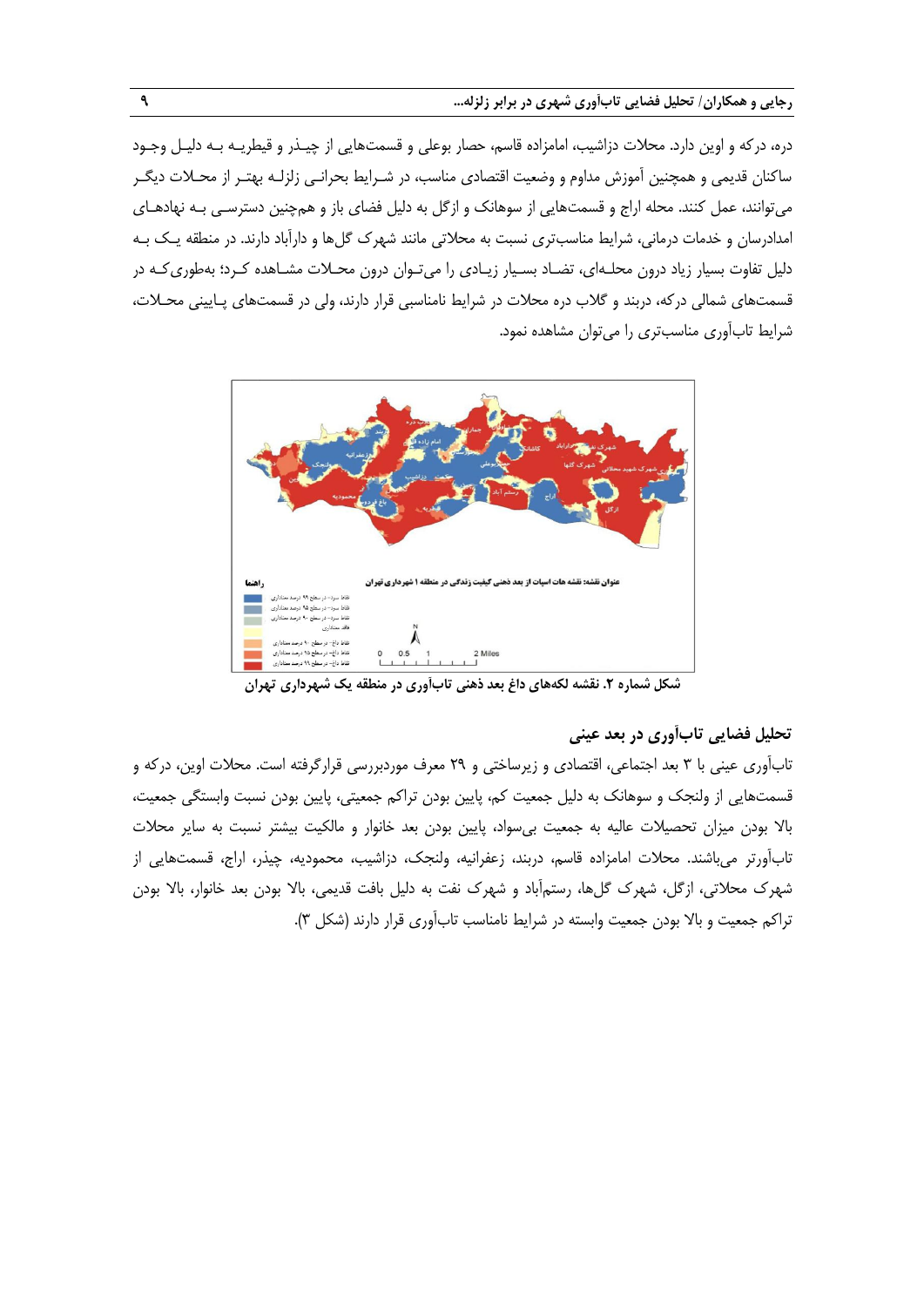

**شکل شماره .3 نقشه لکههای داغ بعد عینی تابآوری در منطقه یک شهرداری تهران**

## **نتیجهگیری**

ارلب شهرها محل تراکم بسیار زیاد جمعیت و پدیدههای انسانساخت هستند؛ به همین دلیـل، در صـورت نبـود آمـادگی برای مقابله در برابر بالیا، در صورت وقوع بالیا خسارات جانی و مالی بسیاری را متحمل میشوند. از طرف دیگـر، اینکـه مردم چگونه برای مقابله، واکنش و فائق آمدن بر فشار طبیعی، فشار تکنولوژی و یا هرگونه فشار زیاد، مهیا شوند، مرتب با این موضوع است که پس از وقوع یک بالی بزرگ آن جامعه به چه میزان قادر است که خود را به حالت اول بازگرداند )امیری و همکاران137:1396،(. با توجه به بررسی دورههای بازگشت زلزلههای بزرگ در تهـران، در آینـده نزدیـک بایـد انتظار زلزلهای با شدت باال در مقیاس ریشتر را داشت. همچنین با توجه به مطالعات انجامشـده، منطقـه یـک شـهرداری تهران یکی از مناطق آسیبپذیر شهر تهران است که این مسئله، تحلیل و بررسی میزان تابآوری منطقه یک را در ابعـاد مختلف اجتماعی، نهادی، زیرساختی و اقتصادی ضروری میسازد. نتایج تحلیل شاخصهای تـابآوری شـهری در چهـار بعد اجتماعی، اقتصادی، نهادی و زیرساختی با تلفیق ابعاد عینی و ذهنی نشان داد که در بعـد اجتمـاعی بـاالترین امتیـاز مربوط به رضایت از محل زندگی، تمایل به اقامت بیشتر، توجه به کیفیت مسـکن و کمتـرین میـزان امتیـاز مربـوط بـه آموزش، ارتباط همسایگی و همراهی محلی و مشارکت میباشد. در بعد نهادی بالاترین امتیاز مربوط به اعتماد به قـوانین برای حفظ نظم و رضایت از عملکرد آتشiنشانی و اورژانس میباشد و در مقابل کمترین امتیاز مربوط به میزان اعمالiظر شهروندان از سوی نهادهای نهادی و دولتی، اعتماد به نهادهای محلی و دولتی، آگاهی از وجود گروههـای امـداد محلـه، اعتماد به نهاد و میزان جوابگویی نهادهای خدماتی است. در بعد اقتصادی باالترین امتیاز مربو بـه امـوال آسـیبپذیر و کمترین امتیاز مربوط به میزان پس|نداز و حمایت نهادها میباشد. در بعد زیرساختی بـالاترین امتیـاز مربـوط بـه کیفیـت خدمات و دسترسی به خدمات آموزشی و در مقابل کمترین امتیاز معطوف به میزان دسترسی به محوطه باز و نقشه تخلیه است. منطقه بر اساس وضعیت تابآوری در 5 طبقه شامل کامالً تابآور، نسبتاً تابآور، تابآور، تـابآوری پـایین و عـدم تابآوری تقسیم شد. نتایج حاصل از ابعاد چهارگانه تابآوری نشاندهنده این است که محالت، توان تـابآوری متفـاوتی نسبت به یکدیگر دارند. همچنین، هر یک از شاخصهای تابآوری با توجه به موقعیت و ویژگیهای متفـاوت اقتصـادی، اجتماعی، نهادی و زیرساختی با هم فرق میکنند. میانگین امتیاز در بعد اجتماعی 2/88 میباشد که نشـاندهنده در حـال تابآور شدن محالت منطقه در بعد اجتماعی میباشد. میانگین امتیاز بعد نهادی برابر با 3/45 میباشـد کـه نشـاندهنده عدم رضایت ساکنان منطقه از عملکرد نهادهای دولتی و محلـی میباشـد. در بعـد اقتصـادی مهمتـرین مؤلفـهها میـزان آسیبپذیری منابع تأمین شغل، امنیت شغل، مالکیت میباشد. میانگین امتیاز بعد اقتصادی برابر با 3/52 میباشد که ایـن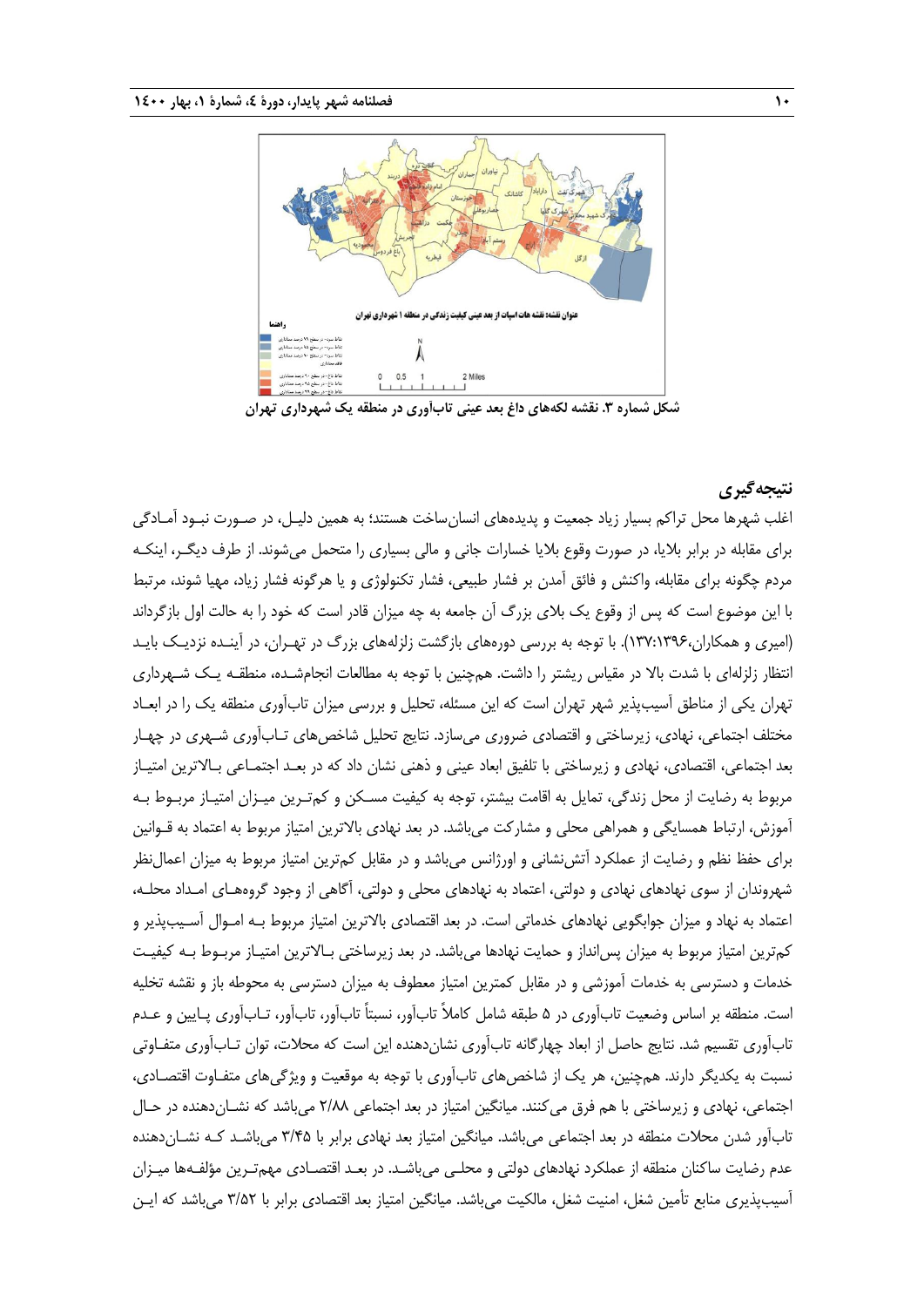امتیاز نشانه آسیبپذیری اقتصادی میباشد و ازلحاظ تابآوری در شرایط نسبتاً نامناسبی قـرار دارد. میـانگین امتیـاز بعـد زیرساختی برابر با 2/92 میباشد که این میزان نشانه در حال تابآور شدن منطقه میباشد. کیفیت ساختمانها در منطقـه یک به دلیل قدیمی بودن این محلات در شرایط نامناسبی قرار دارد. محلاتی مانند چیذر، درکه، دربند و قیطریه به دلیـل وجود ساختمان های فرسوده و قدیمی شرایط نامناسبتری نسبت به محـلات دیگـر دارنـد. همچنـین بلندمرتبهسـازی در سطح محالت موجب تراکم جمعیت و از بین بردن فضای بازمیگردد که این پارامتر نیز موجـب افـزایش آسـیبپذیری و کاهش تابآوری میشود. تحلیل فضایی تلفیق ابعـاد عینـی و ذهنـی بـهمنظور شناسـایی لکـههای داف در منطقـه یـک مورداستفاده قرار گرفت. نتایج نشان داد که محالت دربند، زعفرانیـه، محمودیـه، اراج، چیـذر، رسـتمآباد، ازگـل، شـهرك گلها، شهرک شهید محلاتی، امامزاده قاسم و شهرک نفت در شرایط نامناسب ابعاد ذهنی و عینی تابآوری قرار دارند. **پیشنهادها**

 افزایش آموزش و آگاهی ساکنان جهت آمادگی در برابر زلزله و موقعیت تهران، افزایش کیفیت خدمات عمومی مانند بیمارستان و مدارس منطقه 1 شهرداری تهران، دخالت مردم در تصمیمگیریهای محله از سمت شهرداری منطقه 1 تهران، افزایش آگاهی ساکنان محله نسبت به ضواب ساختمان و اطالعات خطر، افزایش آگاهی ساکنان محله نسبت به گروههای امداد محلهای، افزایش مشوقهای مالی برای مقاومسازی و نوسازی مسکن برای محالت فرسوده منطقه 1 شهر تهران، افزایش فضای باز در سطح محله برای اسکان موقت و پناه گیری، جلوگیری از بلندمرتبهسازی در محالت متراکم و خیابانهای با عر کم، نوسازی بافت فرسوده محالتی مانند دربند، درکه، چیذر، افزایش کیفیت خدمات شهری در محالت منطقه 1 شهرداری تهران، تشویق پسانداز ساکنان برای شرای بحرانی،

\* ایجاد گروههای محلهای جهت همبستگی و ارتباط بیشتر ساکنان با یکدیگر،

## **تقدیر و تشکر**

بنا به اظهار نویسنده مسئول، این مقاله حامی مالی نداشته است.

#### **منابع**

- 1( ابدالی، یعقوب؛ پوراحمد، احمد؛ امینی، میالد؛ خندان، اسحاق )1398( بررسی و مقایسه تابآوری اجتماعات از پیش ایجادشده و اجتماعات برنامهریزیشده بهمنظور کاهش اثرات سوانح طبیعی )زلزله( مطالعه موردی: شهر نورآباد و مسکن مهرشهر نورآبـاد، فصلنامه اطلاعات جغرافیایی، دوره ۲۸، شماره ۱۰۱۰، صص. ۱۶۱–۱۴۷.
- ۲) اسدی عزیزآبادی، مهسا؛ زیاری، کرامت الله؛ وطنخواهی، محسن (۱۳۹۸) تبیین راهبردهای تابآوری در بافتهـای فرسـوده شهری (نمونه موردی: بافت فرسوده شهر کرج)، پژوهش و برنامهریزی شهری، دوره ۱۰، شماره ۳۹، صص. ۵۰-۳۳.
- آ امانپور، سعید؛ حسینی امینی، حسن؛ عبادی، حسین )1398( تبیین مدیریت راهبـردی بحـران بـا رویکـرد تـابآوری شـهری (مطالعه موردی: بافت فرسوده شهر اهواز)، جغرافیا و مخاطرات محیطی، دوره ۸، شماره ۳۰، صص. ۱۸۳–۲۰۹.
- 4( امیری، محمدجواد؛ سپهرزاد، بهناز؛ معرب، یاسر؛ صالحی، اسـماعیل )1396( ارزیـابی تـابآوری سـاختاری- طبیعـی کـاربری اراضی شهرها (نمونه موردی: منطقه ۱ تهران)، فصلنامه تحقیقات جغرافیایی، دوره ۳۲، شماره ۱، صص. ۱۳۷–۱۴۸.
- 5( بهزادافشار، کتایون و اکبری، پرویز )1398( تبیین و تحلیل معیارهای کاربری برنامهریزی زمین در کاهش خطـر زلزلـه جهـت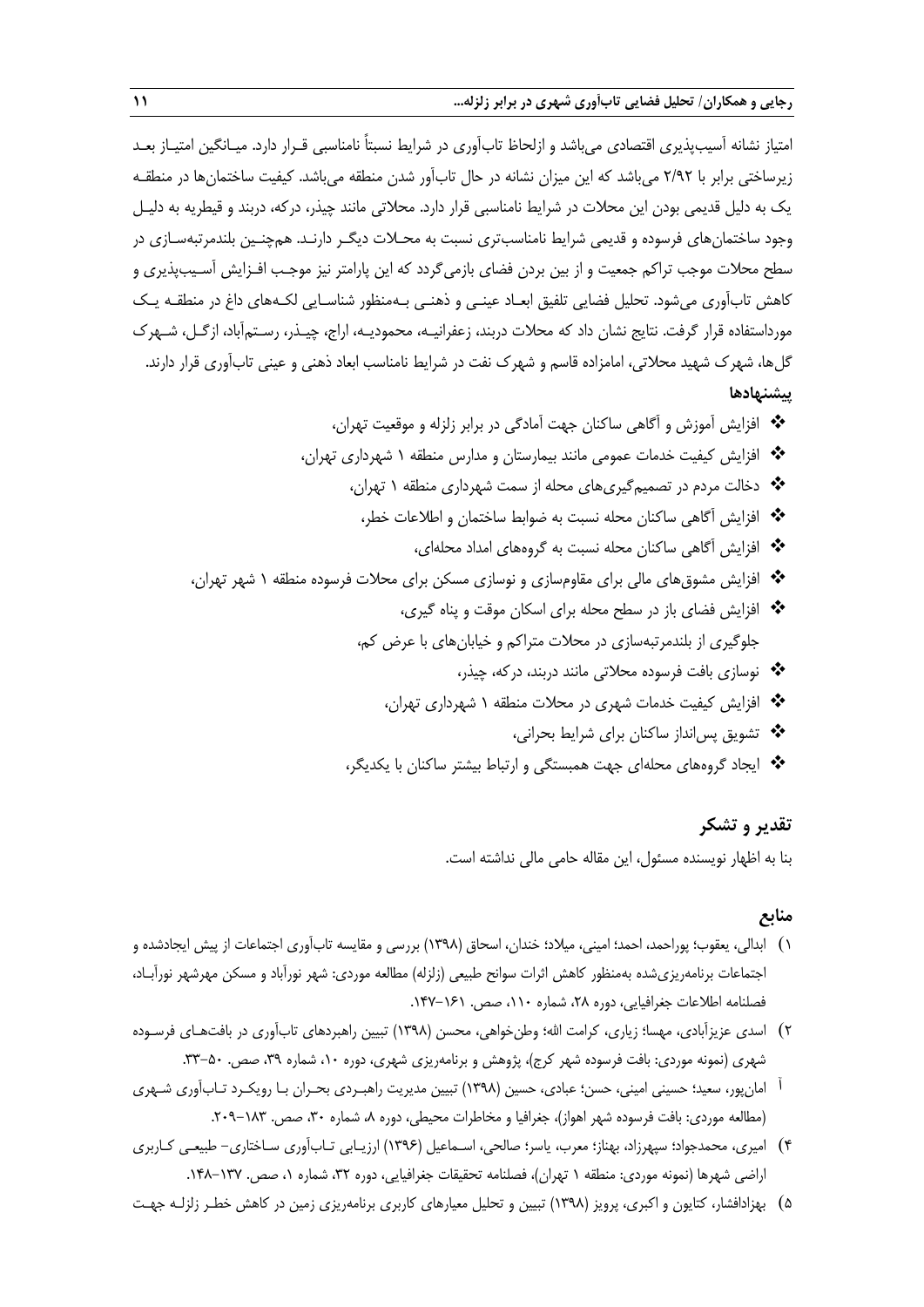افزایش تابآوری شهری (نمونه موردی: شهر سنندج)، نگرشهای نو در جغرافیای انسانی، دوره ۱۱، شـماره ۲، صـص. ۳۵۷–  $.74$ 

- 6( جاللیان، سید اسحاق )1397( ارزیابی تابآوری ساختاری-طبیعی کاربری اراضی شـهری )موردمطالعـه: منطقـه 4 کالنشـهر تهران)، فصلنامه شهر پایدار، دوره ۱، شماره ۴، صص. ۱۲۲-۱۰۹.
- 7( حاتمینژاد، حسین؛ حیدری، اصغر؛ نجفی، اسماعیل؛ ایزدی، بنتالهدی )1399( پایش و اولویتبندی مؤلفـههای تـابآوری در بافتهای اسکان غیررسمی (موردمطالعه: محله سهرابیه کرج)، فصلنامه شهر پایدار، دوره ۳، شماره ۲، صص.۹۹-۷۷.
- 8( رضایی، محمدرضا؛ رفیعیان، مجتبی؛ حسینی، سید مصطفی )1394( سنجش و ارزیابی میزان تـابآوری کالبـدی اجتماعهـای شهری در برابر زلزله (مطالعه موردی: محلههای شهر تهـران)، پژوهشهـای جغرافیـای انسـانی، دوره ۴۷، شـماره ۴، صـص.  $5.9 - 514$
- آ رفیعیان، مجتبی؛ رضایی، محمدرضا؛ عسگری، علی؛ پرهیزگار، اکبـر؛ شـایان، سـیاوش )1389( تبیـین مفهـومی تـابآوری و شاخص سازی آن در مدیریت سوانح اجتماعمحور، برنامهریزی و آمایش فضا، دوره ۱۵، شماره ۴، صص. ۴۱–۱۹.
- ۱۰) علوی، سید محسن؛ مسعود، محمد؛ کریمی، اسدالله (۱۳۹۹) تابآوری زیرساخت آبرسانی شهری: با رویکرد تحلیل زمـانی در راستای بازیابی عملکرد خطوط آب رسانی به شهروندان (مطالعه موردی: منطقه ۲ تهران)، پژوهش های جغرافیای انسانی، دوره ۵۲، شماره ۲، صص. ۵۵۰-۵۳۳.
- ۱۱) کاظمی، نسرین (۱۳۹۸) تدوین سناریوهای تابآوری در برابر زلزله بر مبنای پیوندهای روسـتایی-شـهری، مسـکن و محـیط روستا، دوره ،38 شماره ،166 صص. .137-152
- 12( کریمی، فاطمه و جلیلی صدرآباد، سمانه )1398( بررسـی جایگـاه شـاخصهای تـابآوری زیرسـاختهای شـهری در فراینـد چرخهای تابآوری و درهم کنش آنها از نظر متخصصان، شهر ایمن، دوره ۲، شماره ۸، صص. ۶–۱.
- 13( محمدپورلیما، نغمه؛ بندرآباد، علیرضا؛ ماجدی، حمید )1399( تابآوری کالبدی و اجتماعی محـالت مسـکونی بافـت تـاریخی (نمونه موردی: منطقه ۱۲ تهران)، نگرش های نو در جغرافیای انسانی، دوره ۱۲، شماره ۲، صص. ۹۷-۱۶-۱۱.
	- 14( مرکز مطالعات زلزله و زیستمحیطی تهران بزرگ )1380( مطالعه طرح ریز پهنهبندی تهران بزرگ، گزارش نهایی.
		- 15( منصورفر، کریم )1384( روشهای آماری، تهران: انتشارات دانشگاه تهران.
- ۱۶) میراسدالهی، شمسی سادات؛ متولی، صدرالدین؛ جانباز قبادی، غلامرضا (۱۳۹۹) تحلیل تابآوری سکونتگاههای شهری در برابر سیلاب با تأکید بر شاخص های اقتصادی و اجتماعی (مطالعه موردی: شهر گرگان)، تحقیقات کاربردی علـوم جغرافیـایی، دوره ،20 شماره ،59 صص. .137-155
- 17( نوروزی، وحید؛ عباسپور، مجید؛ احمدی، آیـدا )1399( شناسـایی و تعیـین میـزان مشـارکت مؤلفـهها، معیارهـا، زیرمعیارهـا و شاخص های تابآوری در سیستم مدیریت کلان شهر تابآور، نگرش های نو در جغرافیای انسانی، دوره ۱۲، شـماره ۲، صـص.  $Y_0 - YY_9$
- 1) Abdali, Yaghob. & Pourahmad, Ahmad. & Amini, Milad. & Khandan, Isaac. (2019) Investigating and comparing the resilience of pre-created and planned communities to reduce the impacts of natural disasters (earthquake) (Case study: Nourabad County and Maskan-e Mehr of Nourabad City), Scientific - Research Quarterly of Geographical Data (SEPEHR),Vol.28, No.110, pp. 147-161. [in Persian].
- 18) Admiraal, Han. & Cornaro, Antonia. (2020) Future cities, resilient cities–The role of underground space in achieving urban resilience, Underground Space, Vol.5, No.3, pp.223-228.
- 19) Alavi, S. & Masoud, M. & Karimi, A. (2020) Urban Resilience: Restoration Analysis of Urban Water Infrastructures in A Potential Earthquake (Case study: Region 2 of Tehran Municipality), Human Geography Research, Vol.52, No.2, pp.533-550. [in Persian].
- 20) Amanpoor, S. & Hosseini Amini, H. & Ebadi, H. (2019) Explaining Strategic Crisis Management with Urban Resilience Approach (Case Study: The Worn-out Texture of Ahvaz City), Journal of Geography and Environmental Hazards, Vol.8, No.2, pp.183-209. [in Persian].
- 21) Amiri, M. J. & Sepehrzad, B. & Moarab, Y. Salehi, E. (2017) Evaluation of Natural- Structural